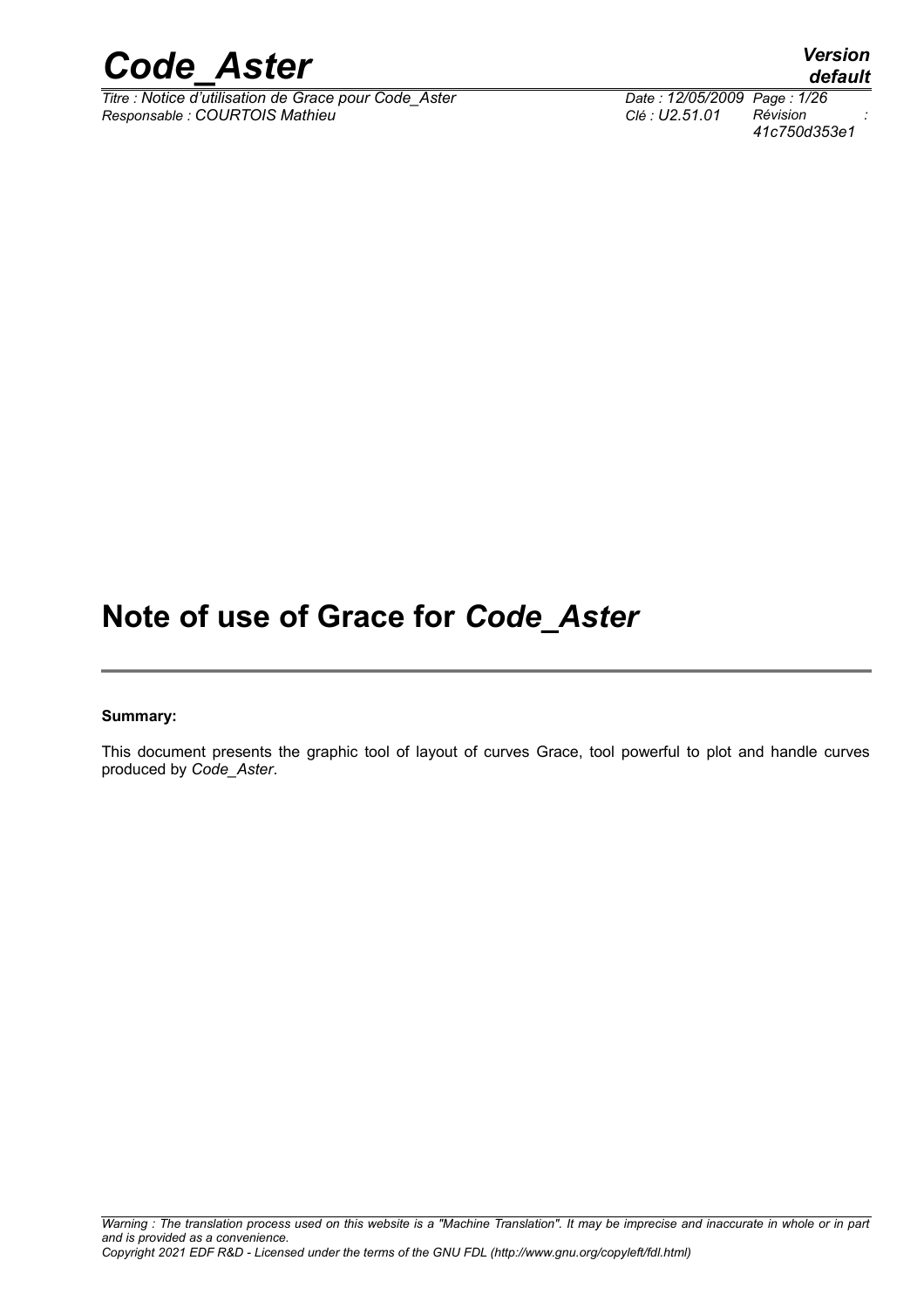*Titre : Notice d'utilisation de Grace pour Code\_Aster Date : 12/05/2009 Page : 2/26 Responsable : COURTOIS Mathieu Clé : U2.51.01 Révision :*

*41c750d353e1*

### **1 General information**

#### **1.1 Grace presentation**

Grace is a tool of graphic layout of curve (WYSIWYG) under licence LPG available on the system standard Unix/Linux and related to other platforms (of which Windows). The strong points of Grace are the following:

- modification of the layouts in a graphic environment by contextual menu;
- very precise control of the elements on the curves (traced, legends, axes, etc...);
- re-examined quality "publication";
- export (E) PS, pdf, JPG, PNG (according to platform and installation);

The website of Grace is<http://plasma-gate.weizmann.ac.il/Grace>

#### **1.2 Object of this tutorial**

The goal of this tutorial is to make it possible to the user of Aster to rather quickly take over a powerful tool enabling him to plot curves.

This tutorial presents the two great stages to plot the curves:

- to import and modify the data;
- to specify the graphic aspects of the curves.

#### **1.3 Other information sources**

Only basic handling will be presented here; for a more precise description of the features of Grace, the reader will refer to the user guide (in English): [http://plasma](http://plasma-gate.weizmann.ac.il/Grace/doc/UsersGuide.html)[gate.weizmann.ac.il/Grace/doc/UsersGuide.html](http://plasma-gate.weizmann.ac.il/Grace/doc/UsersGuide.html)

A FAQ is diponible on the site of Grace:<http://plasma-gate.weizmann.ac.il/Grace/doc/FAQ.html>

### **2 Creation/importation of data**

This paragraph describes the part "given" of Grace. There are three ways of obtaining data to be traced in Grace:

- by importation of data in files;
- by creation of data (via sampled mathematical functions);
- by duplication and modification of existing data.

#### **2.1 Importation**

Grace is able to import curves starting from textual files. These files should contain only data (except for lines starting with # which are regarded as lines of comments).

The data must be in column (separated by spaces or tabulation characters). Attention, a file can contain one "", i.e storage block of the data on several columns and several lines (contrary to the files .dogr previously used by the Agraf tool).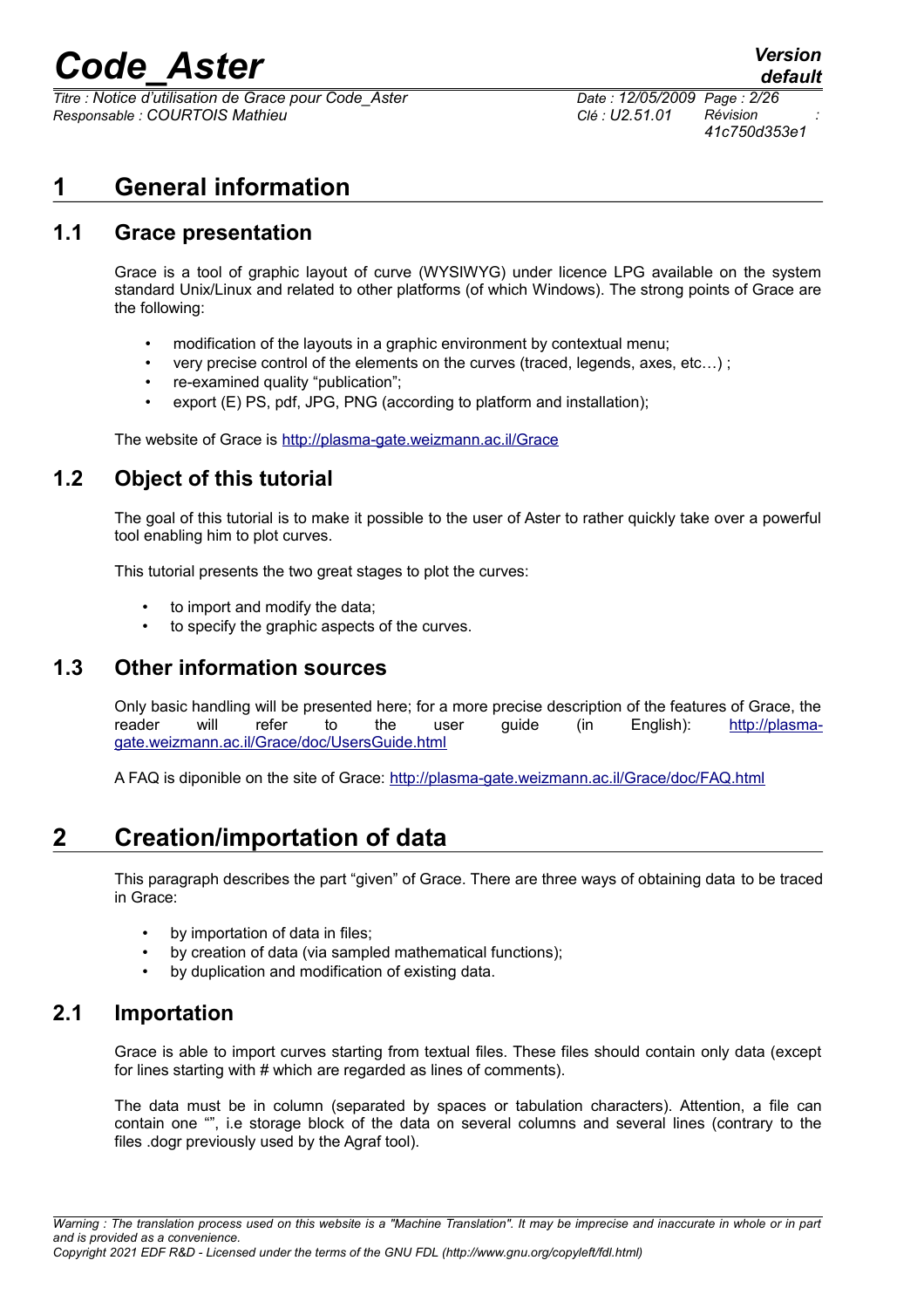*Titre : Notice d'utilisation de Grace pour Code\_Aster Date : 12/05/2009 Page : 3/26 Responsable : COURTOIS Mathieu Clé : U2.51.01 Révision :*

*default*

*41c750d353e1*

Grace can read the various columns in the form:

• only one curve ('individual set'): XY, Grace takes column 1 for X and column 2 for there; or a curve XYDX, Grace then takes X in column 1, there in the column 2 and dx (uncertainty on X) in column 3; multiple types of curves are envisaged;

• several curves which shares the same Xcoordinates ('NXY'): column 1 contains the Xcoordinates common to all the curves; the columns (i+1) contain the ordinates of the curve (I).

several curves with potentially different Xcoordinates ('block dated'): an interface opens to define the number of the column where X-coordinates or ordinates of each curve are arranged - an entry 'index' makes it possible of more than define a curve ((1, y1),  $(2, y2), \ldots, (N, yn)$  -.

| <b>Grace: Read sets</b><br>ШX                                                                                                                                                                              |  |  |  |  |
|------------------------------------------------------------------------------------------------------------------------------------------------------------------------------------------------------------|--|--|--|--|
| Filter                                                                                                                                                                                                     |  |  |  |  |
| )cal/home/ASTER/XMGRACE/TUTORIAL_FROM_AGRAF/*.dat                                                                                                                                                          |  |  |  |  |
| <b>Directories</b><br>Files<br>R/XMGRACE/TUTORIAL FROM AGRAF/.<br>DEMO.dat<br>R/XMGRACE/TUTORIAL_FROM_AGRAF/<br>test1.dat<br>test10.dat<br>test14.dat<br>test17.dat<br>test2.dat<br>test3.dat<br>IJΣ<br>12 |  |  |  |  |
| □ Show hidden files                                                                                                                                                                                        |  |  |  |  |
| Chdir to:<br>Set as cwd<br>$Cwd$ $\Box$                                                                                                                                                                    |  |  |  |  |
| Read to graph:                                                                                                                                                                                             |  |  |  |  |
| $(+)$ GO $(0$ sets)                                                                                                                                                                                        |  |  |  |  |
| a                                                                                                                                                                                                          |  |  |  |  |
| Single set $=$<br>Set type:<br>XY<br>Load as                                                                                                                                                               |  |  |  |  |
| Data source:<br>$\bullet$ Disk<br>Pipe                                                                                                                                                                     |  |  |  |  |
| XY.<br>Autoscale on read:<br>$\Box$                                                                                                                                                                        |  |  |  |  |
| Selection                                                                                                                                                                                                  |  |  |  |  |
| /home/ASTER/XMGRACE/TUTORIAL_FROM_AGRAF/test2.dat                                                                                                                                                          |  |  |  |  |
| OK<br>Filter<br>Cancel<br>Help                                                                                                                                                                             |  |  |  |  |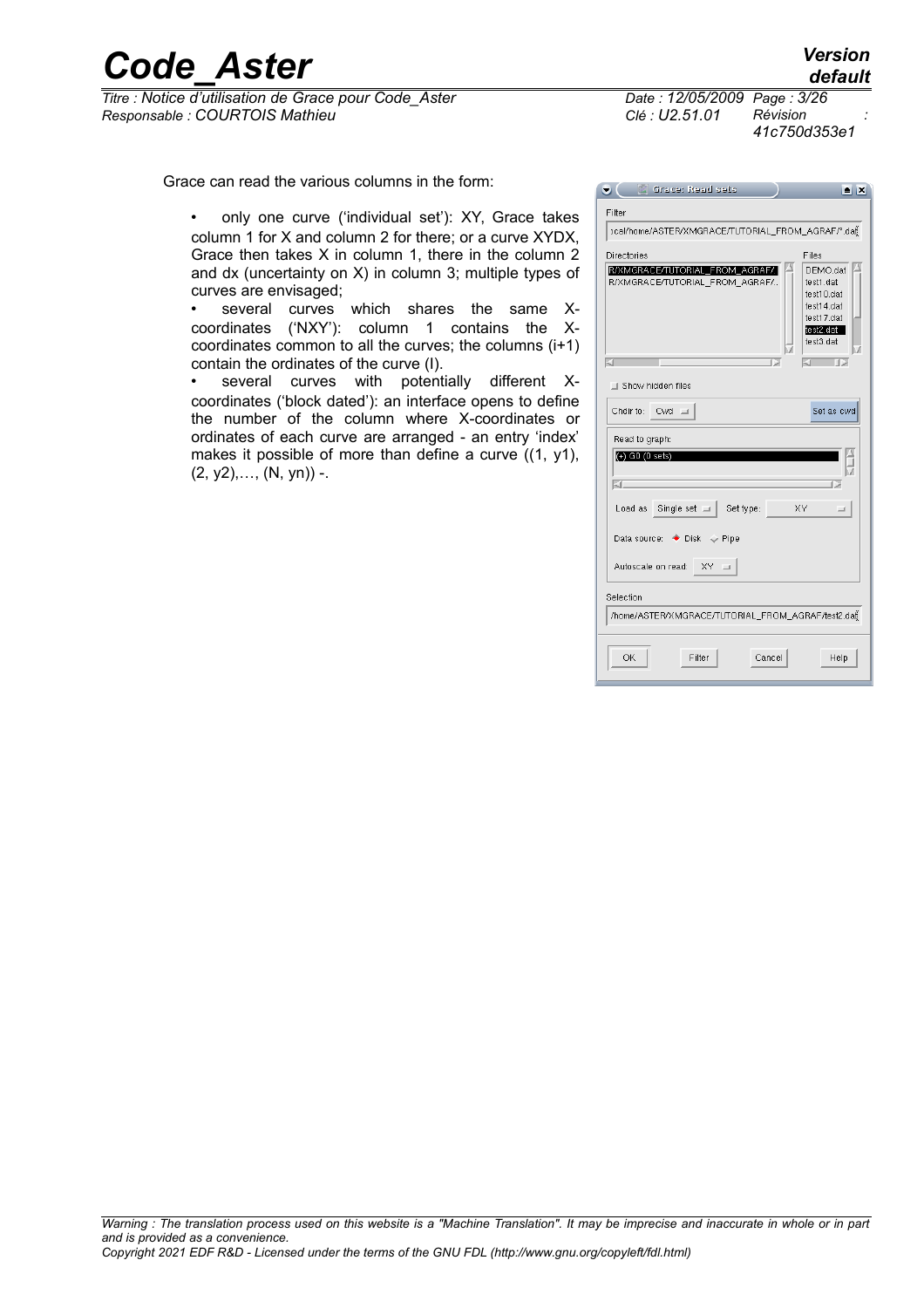*Titre : Notice d'utilisation de Grace pour Code\_Aster Date : 12/05/2009 Page : 4/26 Responsable : COURTOIS Mathieu Clé : U2.51.01 Révision :*

*41c750d353e1*

*default*

| a Grace: Edit block) A   X            |  |  |
|---------------------------------------|--|--|
| Block data: 4 column(s) of length 150 |  |  |
| Load to:                              |  |  |
| Graph:                                |  |  |
| (+) G0 (0 sets)                       |  |  |
| J                                     |  |  |
| Set:                                  |  |  |
|                                       |  |  |
|                                       |  |  |
|                                       |  |  |
| œ<br>31.                              |  |  |
|                                       |  |  |
| XY<br>Set type:<br>J                  |  |  |
| X from column:<br>1                   |  |  |
| Y from column:<br>3                   |  |  |
| Y1 from column.<br>ä,                 |  |  |
| Y2 from column.<br>ï                  |  |  |
| V3 from column.<br>q.                 |  |  |
| Y4 from column.<br>ä.                 |  |  |
| Strings from column: None             |  |  |
| Autoscale graph on load: XY<br>$\Box$ |  |  |
| Close<br>Apply<br>Accept              |  |  |

In practice, the importation is done starting from the menu "Dated/ASCII Importation/…", which opens the window of dialogue above. One notes:

the part "selector of file" in top:

the possibility of sending the data imported on the graph of its choice (cf further the organization from Grace in graphs and curves): "Read to graph"

selection of the type of importation ("Load ace" and "Standard set"). In the case of an importation in the form of "block dated", after validation by "ok", Grace analyzes the file and a new window opens which makes it possible to affect the various columns. It will be noticed that at the top of this window, Grace indicates the number of columns and lines which it found in the file. It will be also noted that one can define the type of the curve by 'standard Set'. Lastly, the difference between the button "apply" and "accept" is interesting to know: "apply" load the curve by leaving the open dialog box (to be used if the user has several curves to import of the same file), while" accept" load the curve and firm the dialog box (to be used for the importation of only one curve starting from the same file).

#### **2.2 Creation of data per mathematical function**

To define a curve, should be connected the following orders:

- Edict/Dated sets…
- Right click in the zone below "Dated sets";

• To choose "Create New/By Formula", which opens limps it following, that it is necessary to fill. For example, to trace  $sin(X) + 2.5$  from -10 to 10 in 100 pas;

| $\bullet$                  |              | States baia sei properiies |         | 国国    |
|----------------------------|--------------|----------------------------|---------|-------|
|                            | File Edit    |                            |         | Heip  |
| Data sets:                 |              |                            |         |       |
|                            |              |                            |         |       |
|                            |              |                            |         |       |
| $\overline{M}$             |              |                            |         | 12    |
| Type:                      | XY           | $\equiv$                   | Length: |       |
| Comment:                   |              |                            |         |       |
|                            | - Statistics |                            |         |       |
|                            | Min          | at                         | Max     | at    |
| $\boldsymbol{\times}$<br>v |              |                            |         |       |
| Y1                         |              |                            |         |       |
| Y2                         |              |                            |         |       |
| $\vee 3$                   |              |                            |         |       |
| $\forall$ 4                |              |                            |         |       |
|                            | KI.          |                            |         |       |
|                            | Apply        | Accept                     |         | Close |

*Warning : The translation process used on this website is a "Machine Translation". It may be imprecise and inaccurate in whole or in part and is provided as a convenience.*

*Copyright 2021 EDF R&D - Licensed under the terms of the GNU FDL (http://www.gnu.org/copyleft/fdl.html)*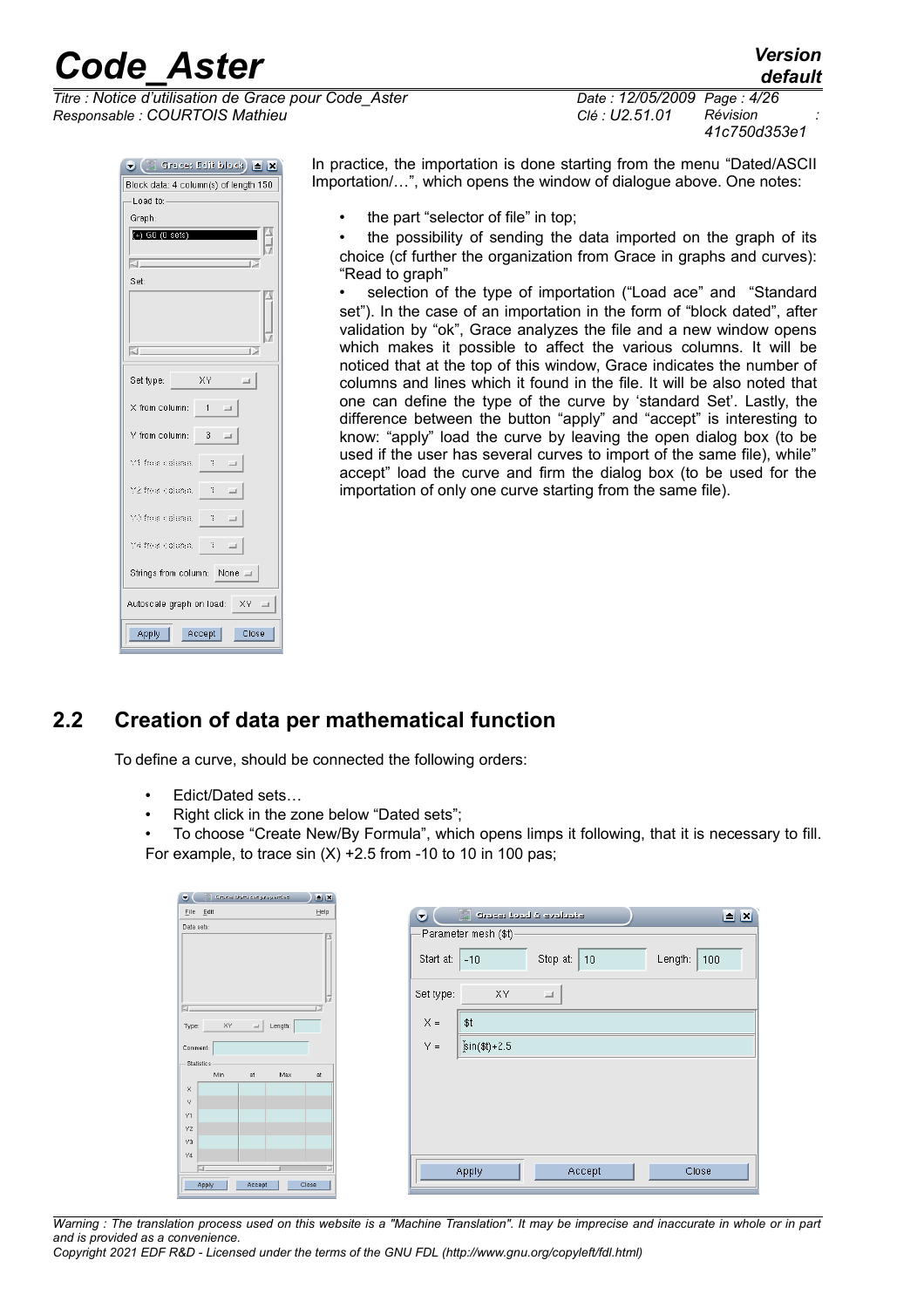| <b>Code Aster</b>                                     | <b>Version</b><br>default   |
|-------------------------------------------------------|-----------------------------|
| Titre : Notice d'utilisation de Grace pour Code Aster | Date: 12/05/2009 Page: 5/26 |

 $Responsible : COURTOIS Mathieu$ 

*Titre : Notice d'utilisation de Grace pour Code\_Aster Date : 12/05/2009 Page : 5/26 41c750d353e1*

• After "Accept" then "Closed", possibly button "Autoscale" (tool (see paragraph [§5] detailing the bar of tool of Grace) "ACE" on the right of the magnifying glass of the zoom) to display the curve on the good scale.

One can also use tests (use of the characters "?" equivalent of a "then" and ": " equivalent of a "else") in the formulas, as on the following examples:

| <b>AX</b><br>$\tau_{\rm{eff}}$<br>Graces Load & evaluate<br>◛ | $\bullet$<br><b>Sruca Unifiled (modified)</b><br>File Edit Data Plot View Window                                                      | $\Box$ $\triangle$ $\times$<br>Heip |
|---------------------------------------------------------------|---------------------------------------------------------------------------------------------------------------------------------------|-------------------------------------|
| -Parameter mesh (\$t)-                                        | G0: X, Y = [5,45862, 0,669951]                                                                                                        |                                     |
| Length:<br>Stop at:<br>Start at:<br>10<br>1000<br>$-10$       | Draw<br>$\begin{array}{c c}\n\hline\n\text{Q} & \text{Ag} \\ \hline\n\text{Z} & \text{Z} \\ \hline\n\text{L} & \text{J}\n\end{array}$ |                                     |
| XY.<br>Set type:<br>$\equiv$                                  | $\Delta$<br>$  \cdot  $ 1<br>AutoT                                                                                                    |                                     |
| $X =$<br>\$t                                                  | AutoO<br>$ZX$ $ZY$<br>$3 -$                                                                                                           |                                     |
| $($t < 0)$ ? $0 : 1]$<br>$Y =$                                | AX AY<br>$PZ$ $Pu$                                                                                                                    |                                     |
|                                                               | $Po$ $Cy$<br>SD:1<br>2 <sup>1</sup><br>CW:0                                                                                           |                                     |
|                                                               | Exit                                                                                                                                  |                                     |
|                                                               |                                                                                                                                       |                                     |
|                                                               | $\Omega$                                                                                                                              |                                     |
| Apply<br>Accept<br>Close                                      | $-5$<br>$-10$<br>$\mathbf 0$<br>5                                                                                                     | 10                                  |
|                                                               | cli70a9, :0.0, Untitled                                                                                                               |                                     |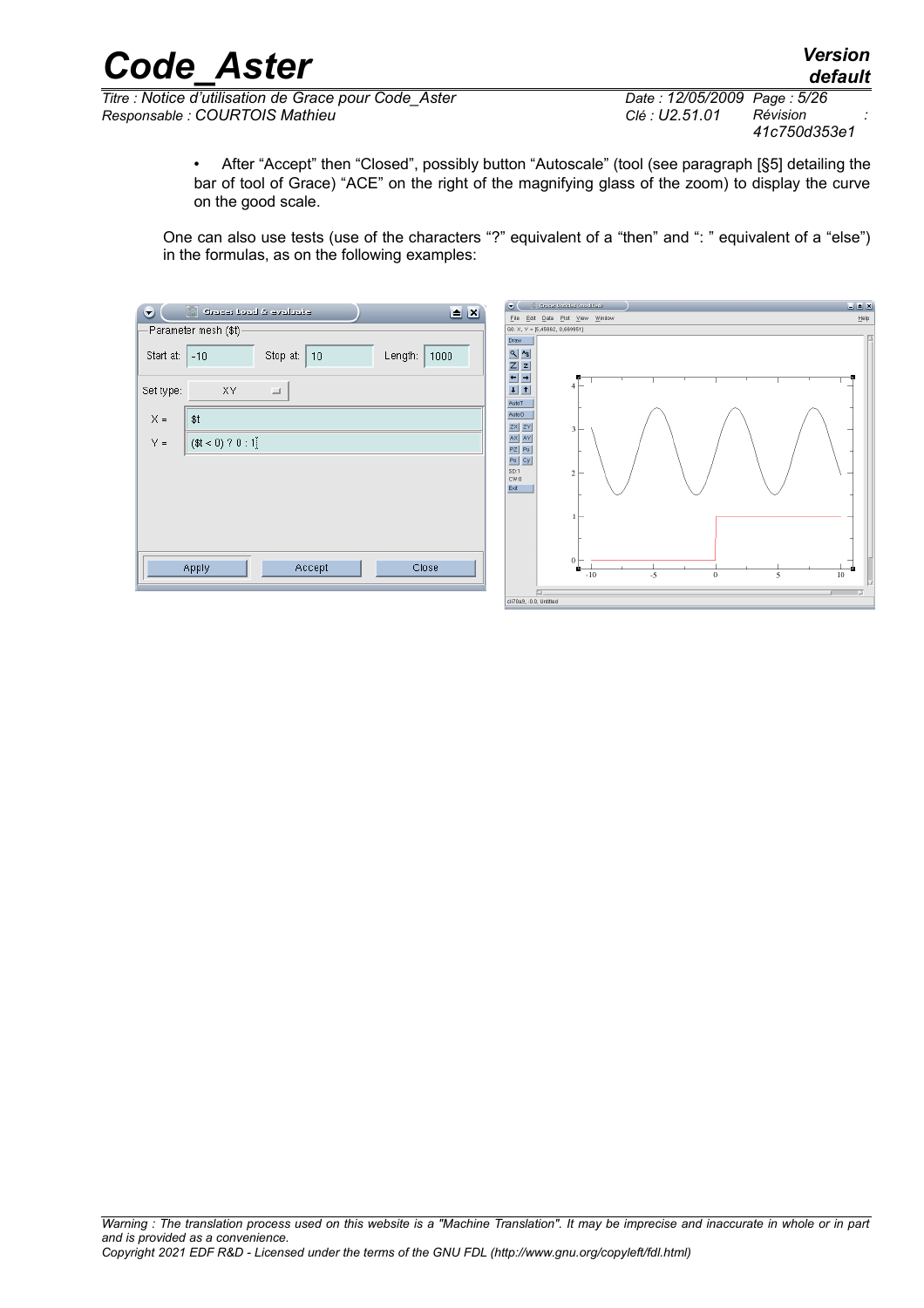*Titre : Notice d'utilisation de Grace pour Code\_Aster Date : 12/05/2009 Page : 6/26*  $Responsible : COURTOIS Mathieu$ 

# *41c750d353e1*

*default*

 $\mathbf{z}$ 





One can also use symbol pi:

| <b>Concertional &amp; evaluate</b><br>تا ک<br>3 |         |                 |                 |  |  |
|-------------------------------------------------|---------|-----------------|-----------------|--|--|
| Parameter mesh (\$t)                            |         |                 |                 |  |  |
| Start at: 1-10                                  |         | Stop at:<br> 10 | Length:<br>1000 |  |  |
| Set type:                                       | XY      | $\equiv$        |                 |  |  |
| $X =$                                           | \$t     |                 |                 |  |  |
| $Y =$                                           | cos@it) |                 |                 |  |  |
|                                                 |         |                 |                 |  |  |
| Apply<br>Accept<br>Close                        |         |                 |                 |  |  |

| ❤                    | <b>Single Structure Load &amp; evaluate</b> |                          | تا ک            |  |
|----------------------|---------------------------------------------|--------------------------|-----------------|--|
| Parameter mesh (\$t) |                                             |                          |                 |  |
| Start at:  -10       |                                             | Stop at:<br> 10          | Length:<br>1000 |  |
| Set type:            | - XY                                        | $\overline{\phantom{a}}$ |                 |  |
| $X =$                | \$t                                         |                          |                 |  |
| $Y =$                | cos(PI * ≸t)                                |                          |                 |  |
|                      |                                             |                          |                 |  |
|                      | Apply                                       | Accept                   | Close           |  |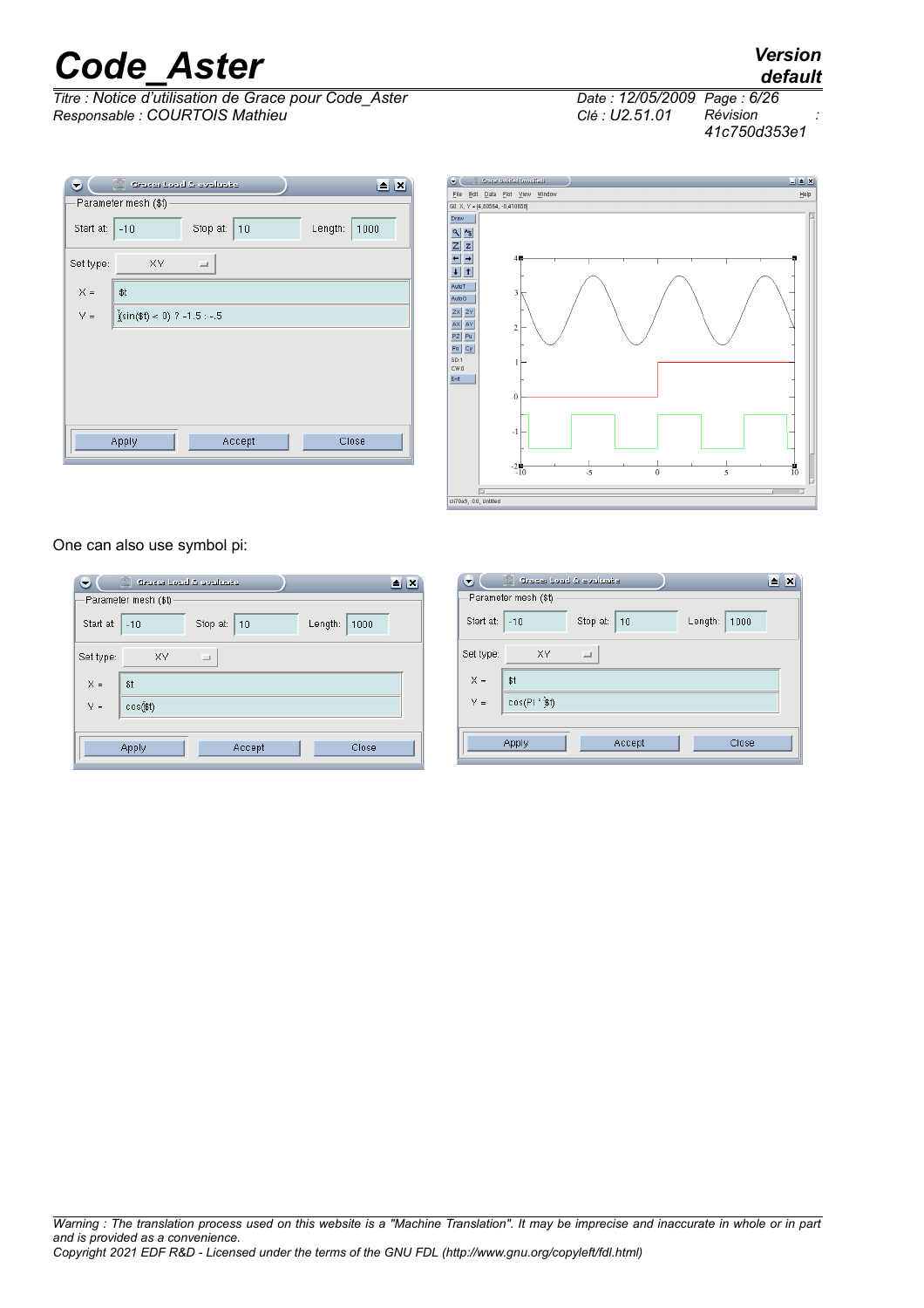*Code\_Aster Version default*

*Titre : Notice d'utilisation de Grace pour Code\_Aster Date : 12/05/2009 Page : 7/26*  $Responsible : COURTOIS Mathieu$ 

*41c750d353e1*



### **2.3 Duplication and modification of existing data**

Let us suppose that Grace has already the following curve: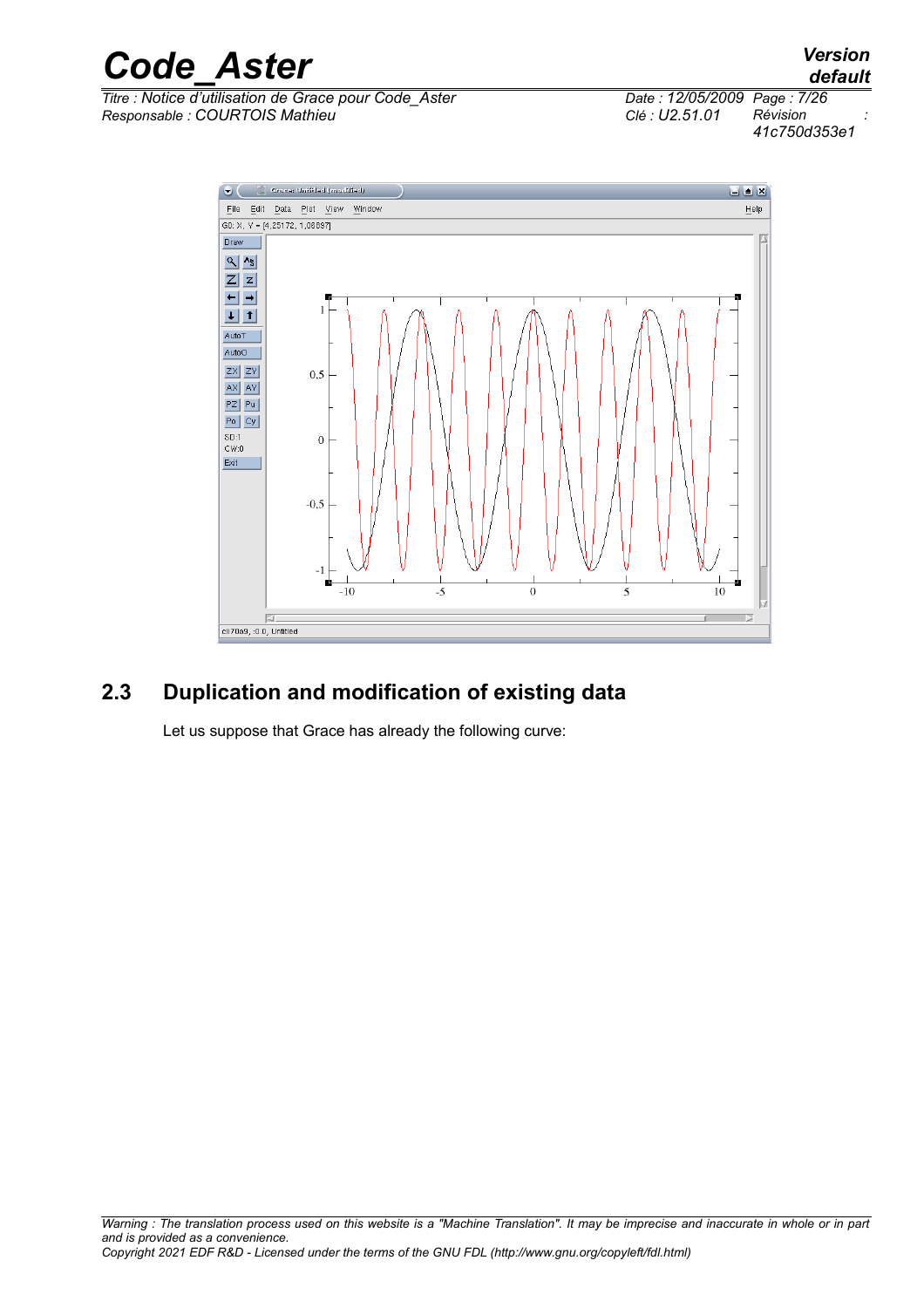*Titre : Notice d'utilisation de Grace pour Code\_Aster Date : 12/05/2009 Page : 8/26 Responsable : COURTOIS Mathieu Clé : U2.51.01 Révision :*





### *default*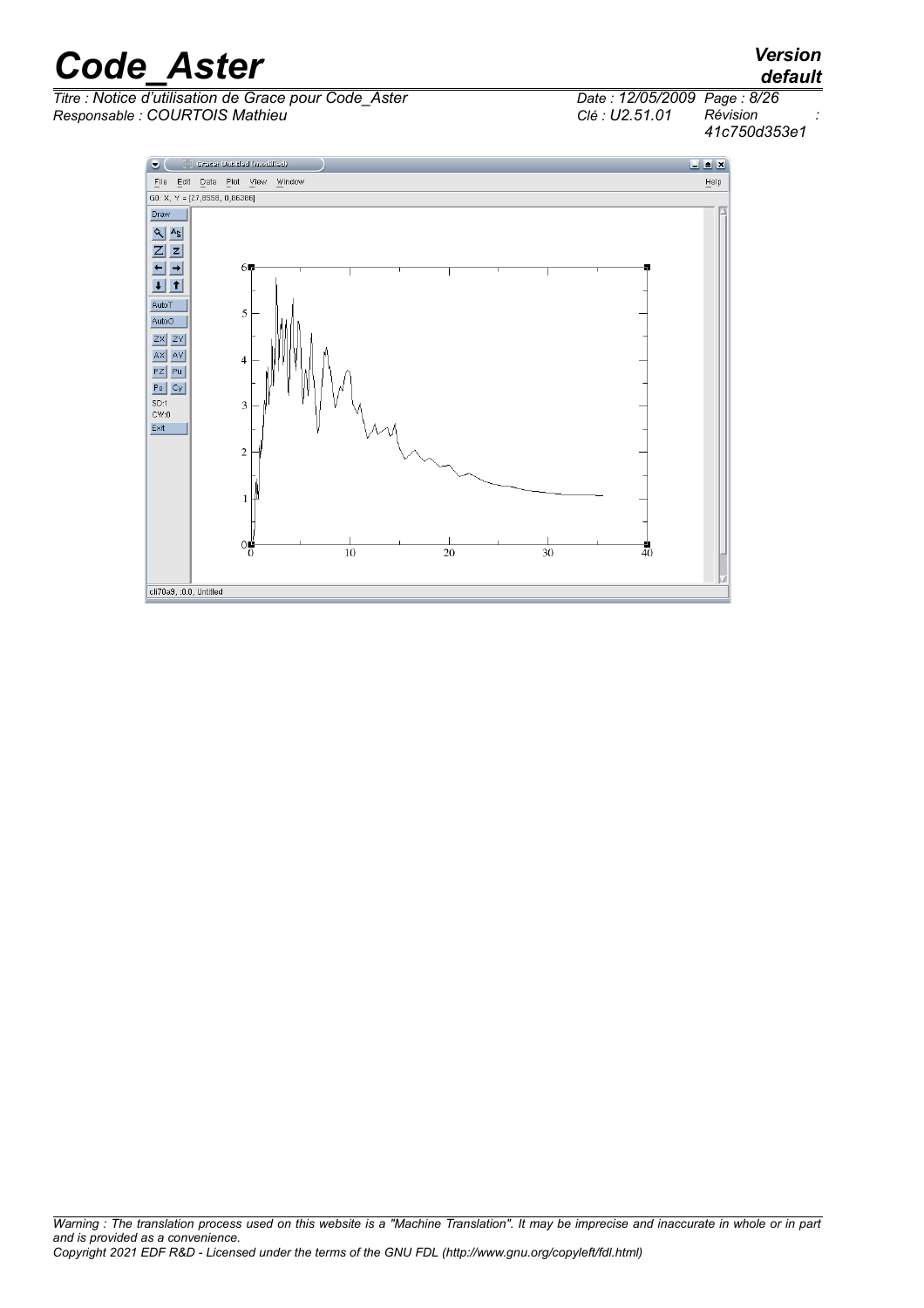*Titre : Notice d'utilisation de Grace pour Code\_Aster Date : 12/05/2009 Page : 9/26 Responsable : COURTOIS Mathieu Clé : U2.51.01 Révision :*

*default 41c750d353e1*

To duplicate/modify a curve, there are two solutions. Some it is the adopted solution is necessary to open the operator console. With the first solution, one starts by duplicating the curve to modify it in the operator console; with the second, all is done in the operator console.

#### **2.3.1 Duplication then modification in the console**

It is supposed that there is at least a curve available in Grace.

The sequence of orders is the following:

• Edict/Set Operations,

• to select G0 like graph to be copied, S0 like curve to be copied and G0 like graph of destination and "Copy" like operation to be carried out, finally "accept",

• it is now necessary to modify the column Y of the set S1; that is done by opening the operator console: Window/Commands, and to type "s1.y =  $s0.$ y $^2$ " to obtain the preceding curve squared (cf [§5.4] of User' S Guides for a complete listing of the authorized operations).

| <b>S</b> Grace: Set operations<br>$\triangle$ X |                     |  |  |  |
|-------------------------------------------------|---------------------|--|--|--|
| Source                                          | Destination         |  |  |  |
| Graph:                                          | Graph:              |  |  |  |
| $(+)$ GO $(1$ sets)                             | $(+)$ GO $(1$ sets) |  |  |  |
| Œ                                               |                     |  |  |  |
| Set:                                            | Set:                |  |  |  |
| (+) G0.S0[2][150]                               | $(+)$ G0.S0[2][150] |  |  |  |
|                                                 |                     |  |  |  |
| Type of operation:<br>$Copy \square$            |                     |  |  |  |
| Close<br>Apply<br>Accept                        |                     |  |  |  |

| <b>M</b> commands<br>e x                                |
|---------------------------------------------------------|
| Delete<br>Replace<br>Add<br>Down<br>Up                  |
| Clear<br>Replay<br><b>Read</b><br>Close<br>Save<br>Help |
|                                                         |
|                                                         |
|                                                         |
|                                                         |
| Command                                                 |
| $s1.y = s0.y^2$                                         |
|                                                         |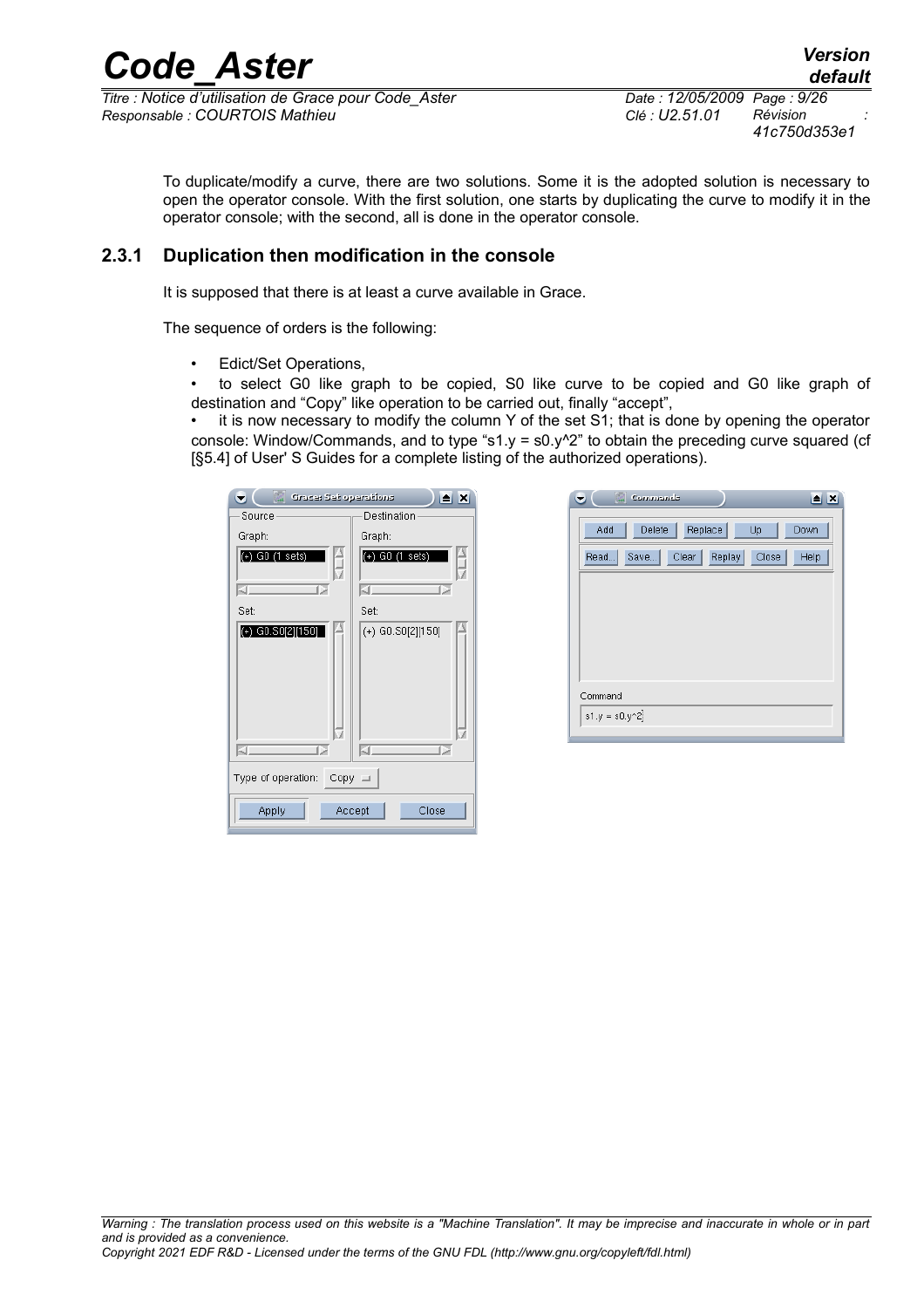*Titre : Notice d'utilisation de Grace pour Code\_Aster Date : 12/05/2009 Page : 10/26 Responsable : COURTOIS Mathieu Clé : U2.51.01 Révision :*

#### **2.3.2 creation in the console**

One opens the operator console immediately: Window/Commands.

- One creates initially the curve by specifying the number of points (identical to the number of points of the set S0) "s1 length s0.length",
- then one duplicates the X-coordinates "s1. $x = s0.x$ ",
- finally one defines the ordinates "s1.y =  $s0.\gamma^2$ "

| <b>Commands</b><br>ΘB                                 |
|-------------------------------------------------------|
| Delete<br>Replace<br>Add<br>Up<br>Down                |
| Clear<br>Replay<br>Close<br>Read<br>Save.<br>Help     |
| s1 length s0.length<br>$s1x = s0x$<br>$s1.y = s0.y^2$ |
| Command                                               |
| ;……<                                                  |

### **3 Organization of Grace in graphs and curves**

#### **3.1 General information**

For Grace, a graph is a graph which can contain several curves, a "project" Grace (being able to be saved in a file carrying the extension "agr) can contain several graphs.

The graphs are named G0, G1,…

The curves are named S0, S1,…

#### **3.2 Management of the graphs**

The user can manage the graphs in each list of selection of graphs (for example in the menus Edict/Arranges Graphs, Edict/Set Operations, Edict/Overlay Graphs, Stud/Appearance Graph as on the illustration below or Dated/ASCII Importation/).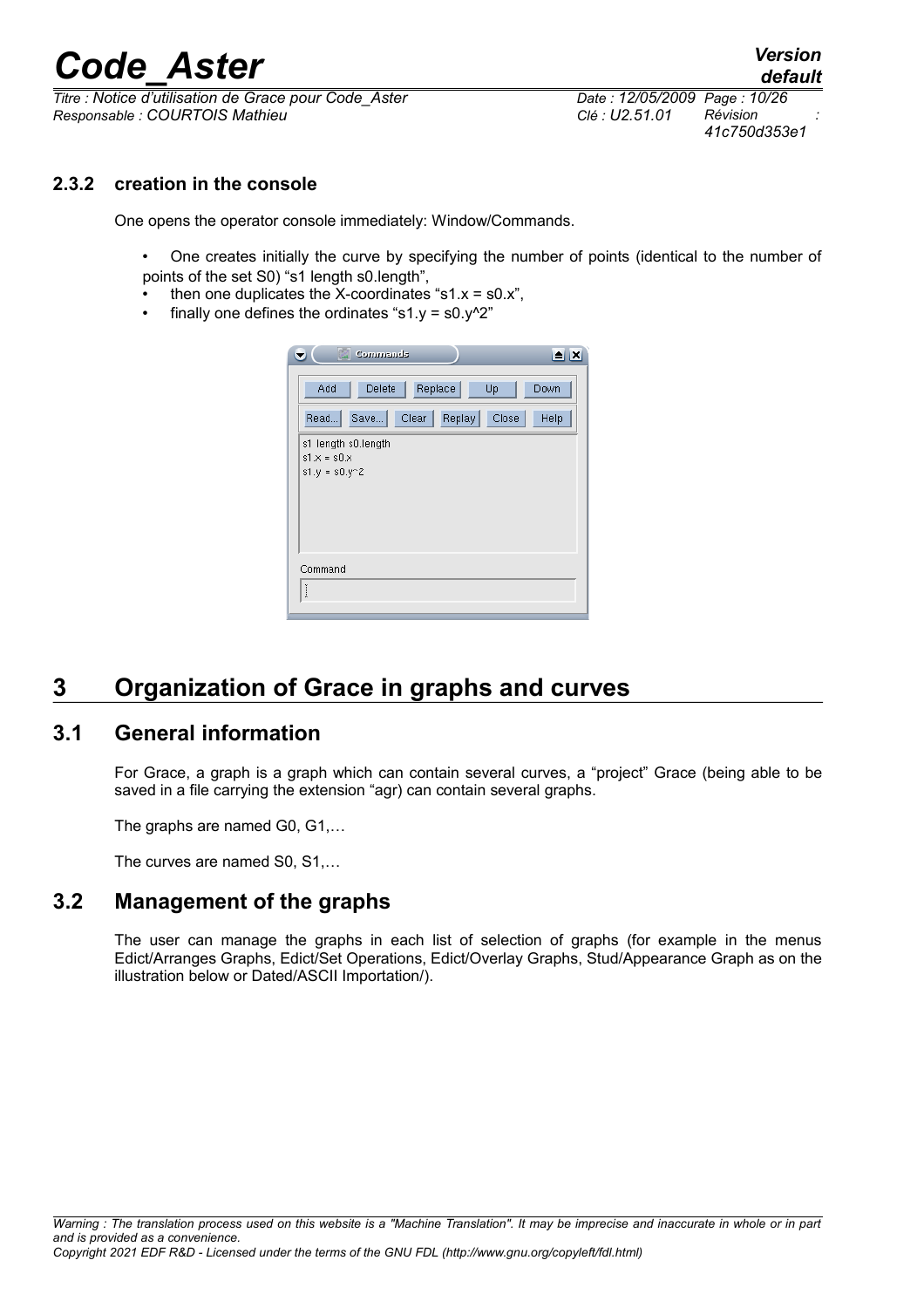*Titre : Notice d'utilisation de Grace pour Code\_Aster Date : 12/05/2009 Page : 11/26 Responsable : COURTOIS Mathieu Clé : U2.51.01 Révision :*

| C Grace: Graph Appearance                                            | $\mathbf{a}$ $\mathbf{x}$ |  |  |  |
|----------------------------------------------------------------------|---------------------------|--|--|--|
| Edit<br>File                                                         | Help                      |  |  |  |
| Graph:                                                               |                           |  |  |  |
| $(-)$ GO $(3 \text{ sets})$<br>(+) G1 (1 sets)                       |                           |  |  |  |
|                                                                      | ß                         |  |  |  |
| Main   Titles   Frame   Leg. box   Legends   Special<br>Presentation |                           |  |  |  |
| XY graph<br>$\Box$ $\Box$ Stacked chart<br>Type:                     |                           |  |  |  |
| - Titles                                                             |                           |  |  |  |
| Title:                                                               |                           |  |  |  |
| Subtitle:                                                            |                           |  |  |  |
| Viewport                                                             |                           |  |  |  |
| 1.15<br>Xmin:<br>Xmax:<br>0.15                                       |                           |  |  |  |
| Ymin:<br>0.15<br>Ymax:<br>0.85                                       |                           |  |  |  |
| Display options<br>■ Display legend ■ Flip XY (N/I)                  |                           |  |  |  |
| Apply<br>Accept                                                      | Close                     |  |  |  |

*41c750d353e1*

*default*

In the zone below "Graph", one finds a list of graphs here (, the project comprises two graphs, the first including three curve, the second including only one curve). One will note it "(-)" in front of the first graph, which means that the first graph "is hidden" (hidden, i.e not displayed), while it (+) in front of the second means that it is displayed (showed). The graphs put in intensified brightness are the graphs concerned with the action in progress: here, the modification of the graph relates to G0 (even if it is hidden!). In the same way, with the importation of a curve: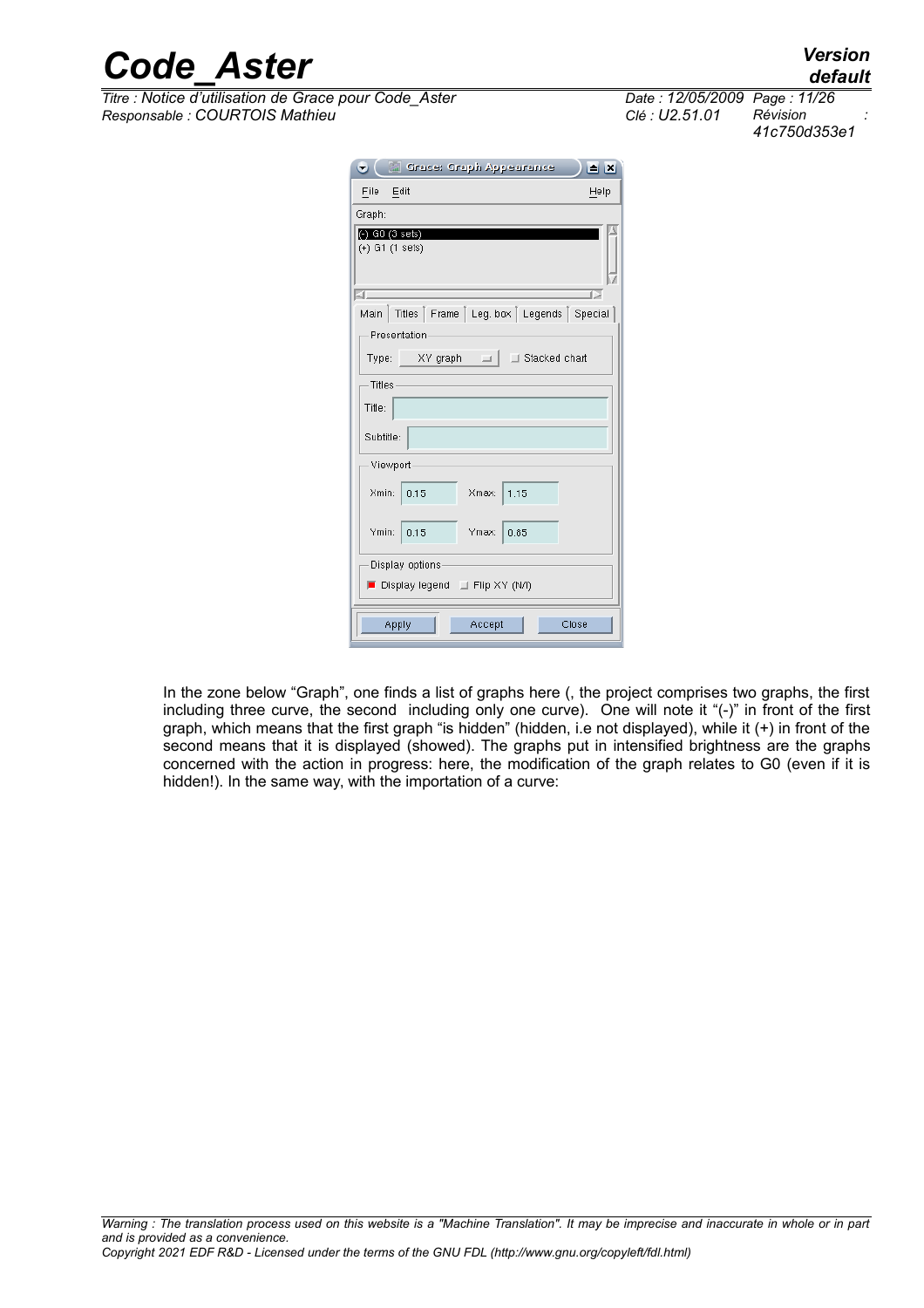*Titre : Notice d'utilisation de Grace pour Code Aster Responsable : COURTOIS Mathieu Clé : U2.51.01 Révision :*

|                                | --------     |
|--------------------------------|--------------|
| Date : 12/05/2009 Page : 12/26 |              |
| Clé : U2.51.01                 | Révision     |
|                                | 41c750d353e1 |

*default*

| )cal/home/ASTER/XMGRACE/TUTORIAL_FROM_AGRAF/*.dat                                            |                                                                                                          |  |
|----------------------------------------------------------------------------------------------|----------------------------------------------------------------------------------------------------------|--|
| Directories<br>R/XMGRACE/TUTORIAL FROM AGRAF/.<br>R/XMGRACE/TUTORIAL FROM AGRAF/<br>12<br>21 | Files<br>test17.dat<br>test2.dat<br>test3.dat<br>test4.dat<br>test5.dat<br>test8.dat<br>test9.dat<br>IJΣ |  |
| ⊿ Show hidden files                                                                          |                                                                                                          |  |
| Chdir to:<br>$Cwd$ $\Box$                                                                    | Set as cwd                                                                                               |  |
| Read to graph:                                                                               |                                                                                                          |  |
| $(-)$ GO $(3 \text{ sets})$<br>$(+)$ G1 $(1$ sets)<br>J.                                     |                                                                                                          |  |
| Load as Block data ⊒r<br>Sei typer                                                           | ן<br>$\overline{\phantom{0}}$                                                                            |  |
| Data source: ◆ Disk<br>$\sim$ Pipe                                                           |                                                                                                          |  |
| Autoscale on read: XY =                                                                      |                                                                                                          |  |
| Selection                                                                                    |                                                                                                          |  |
| /home/ASTER/XMGRACE/TUTORIAL_FROM_AGRAF/test3.dat                                            |                                                                                                          |  |

the curve which the user prepares to import will go in the G0 graph (like previously, this graph being hidden, the imported curve will not be displayed).

In certain menus (Stud/Appearance Graph for example), it is possible to select several graphs (in a usual way: Left Ctrl + click for a selection of graph "one by one" or left Shift + click on the first and last element of a contiguous list or left click + displacement of the mouse on a list….), while other menus (Dated/ASCII Importation/for example) authorizes one selected graph.

An order important (and not very intuitive) is the right click on the list of the graphs, which opens a menu comprising the following orders:

• focus to: to define the active graph (useful if several graphs are displayed: the active graph is that which receives the actions when the user uses the icons, in the same way to manage the curves of a graph, it is necessary that the graph is the active graph);

- hide: hide the graph;
- show: poster the graph;
- duplicate: duplicate the graph and all its curves;
- bottle: destroved the graph:
- swap: exchange two graphs (one needs two graphs placed in intensified brightness);
- create new: create a new graph (vacuum).

In short, to create a new graph, it is necessary to open the list of the graphs (by using for example Stud/Appearance Graph), to click on the right on the list of the graphs and to choose "Create New"). It will be noted that there does not exist menu making it possible to make this action directly.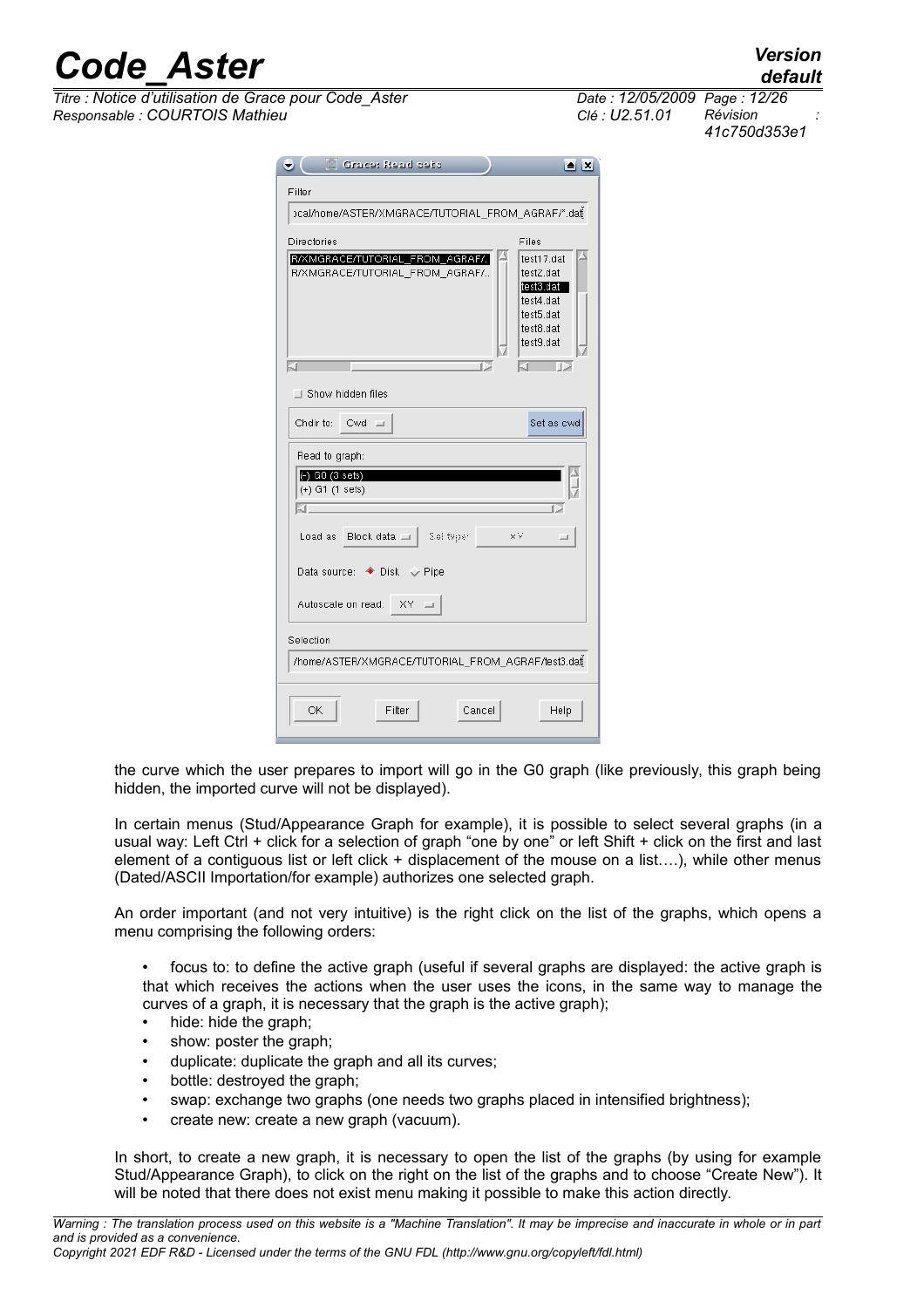*Titre : Notice d'utilisation de Grace pour Code\_Aster Date : 12/05/2009 Page : 13/26 Responsable : COURTOIS Mathieu Clé : U2.51.01 Révision :*

*41c750d353e1*

#### **3.3 Management of the curves**

The principle of management of the curves is about the same one as that concerning the graphs. Grace displays the list of the curves (active graph: attention, once again, the active graph is not inevitably visible!) in the menus which handles the curves: Edict/Dated Sets, Edict/Set Operations, Dated/Dated set operations, Stud/Set Appearance as on the following illustration:

| <b>M</b> Grace: Set Appearance<br>U                                                                                     |                                                                                             | $\blacksquare$ |
|-------------------------------------------------------------------------------------------------------------------------|---------------------------------------------------------------------------------------------|----------------|
| Edit<br>Options<br>File                                                                                                 |                                                                                             | Help           |
| Select set:                                                                                                             |                                                                                             |                |
| $(+)$ G0.S0[2][150]<br>(+) G0.S1[2][150]<br>(+) G0.S2[2][150]                                                           |                                                                                             |                |
| Main   Symbols   Line   Ann. values   Error bars  <br>Set presentation<br>XY<br>Type:<br>ᅼ                              |                                                                                             | La             |
|                                                                                                                         |                                                                                             |                |
| Symbol properties-<br>None<br>Type:<br>⊐<br>100<br>$\blacksquare$<br>Size<br>black<br>Color:<br>車<br>Symbol char:<br>65 | -Line properties<br>Straight<br>Type:<br>$\Box$<br>Style:<br>Width:<br>1<br>Color:<br>black |                |
| Legend<br>String:<br>Display options<br>□ Annotate values ■ Display error bars                                          |                                                                                             |                |
| Apply                                                                                                                   | Close<br>Accept                                                                             |                |

The active graph is G0 here (he is recalled in prefix of the curves in the list), he has three curves (one will note the mention, between hook, behind the name of the curves of dimension – here 2 for X and Y – and length – here, the curves have all 150 points -).

In the list of the curves, right click opens a menu:

- hide: hiding place the curve;
- show: poster the curve;
- bring to face: mets the curve with the foreground;
- send to back: mets the curve with the background;
- duplicate: duplicate the curve;
- bottle: remove the curve;

bottle dated: remove the data but not the curve, i.e all working is preserved, which can be very practical if the user has two identical graphs to realize starting from different data: it is enough to create a graph, then to remove all the data with "bottle dated", to import the second set of data: the two graphs will have the same aspect exactly;

- swap: exchange the position of the two curves
- edict: publish the data;
- create new: create a new curve;
- pack all sets: ?
- selector operations: left preferably menu for the posting of this list of curves.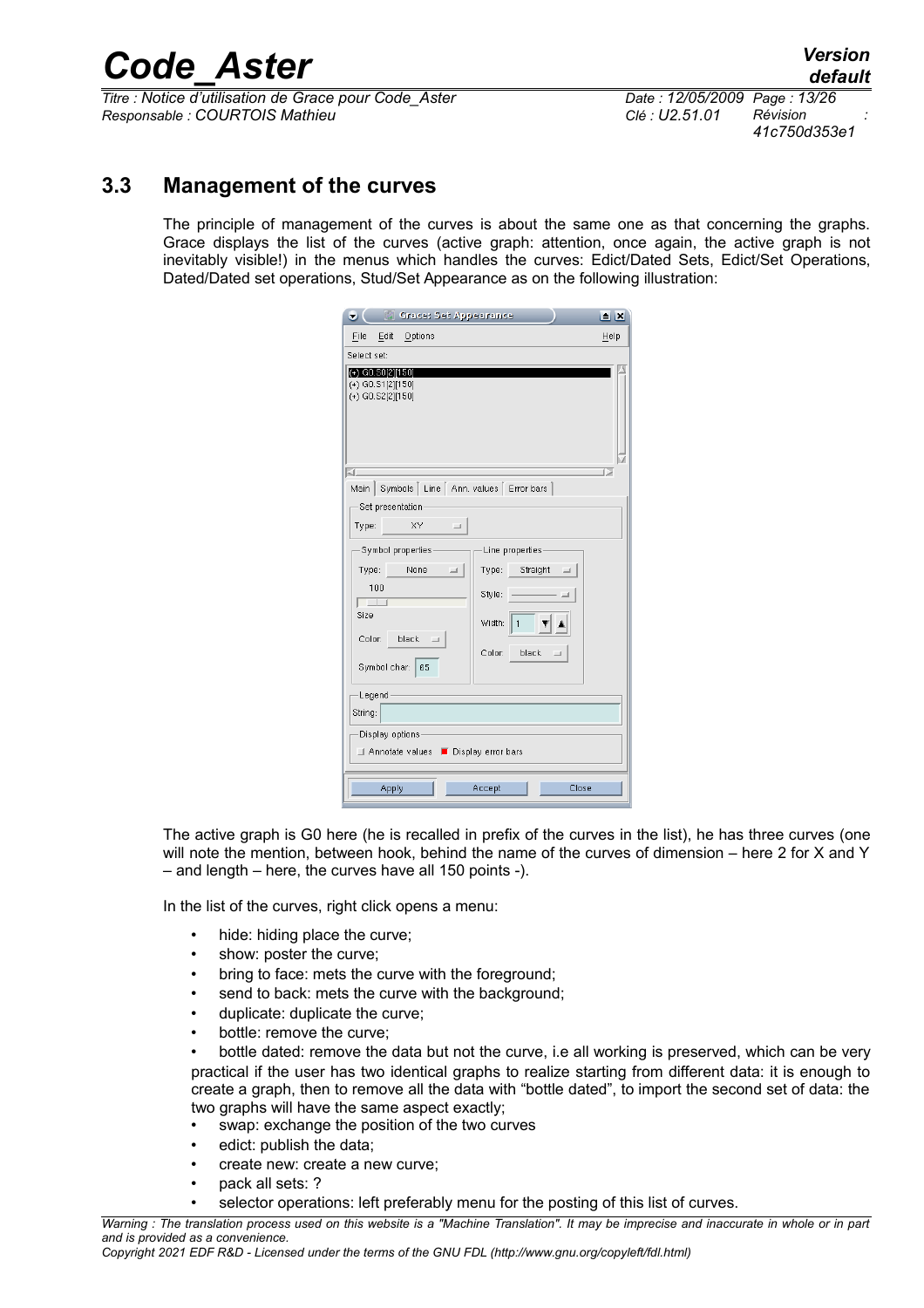*Titre : Notice d'utilisation de Grace pour Code\_Aster Date : 12/05/2009 Page : 14/26 Responsable : COURTOIS Mathieu Clé : U2.51.01 Révision :*

Note:

All the preceding operations on the curves are done inside the same graph. If the user would need to copy a curve of a graph from another, it is necessary to use the small Edict/Set Operations.

### **4 Working of the graphs and the curves**

### **4.1 Provision of graphs on a page**

Grace makes it possible to display several graphs on a page. The menu which manages this function is Edict/Arranges Graphs:

| <b>Concert Arrange graphs</b><br>$\triangle$ $\triangleright$                                     |  |
|---------------------------------------------------------------------------------------------------|--|
| Arrange graphs:                                                                                   |  |
| $(+)$ GO $(0$ sets)                                                                               |  |
|                                                                                                   |  |
|                                                                                                   |  |
| IJ.<br>œ                                                                                          |  |
| Add graphs as needed to fill the matrix                                                           |  |
| □ Kill extra graphs                                                                               |  |
| -Matrix-                                                                                          |  |
| Order: $\mathcal{Z} =$<br>Rows: $2 \nabla$<br>Cols:<br>Snake fill<br>2                            |  |
| Page offsets                                                                                      |  |
| 0.15<br>Y A                                                                                       |  |
| 0.15<br>0.15<br>v                                                                                 |  |
| 0.15                                                                                              |  |
| Spacing                                                                                           |  |
| $0.2$ $\mathbf{V}$ $\mathbf{A}$<br>0.2<br>$\Box$ Pack<br>Vgap/height<br>$\Box$ Pack<br>Hgap/width |  |
| Close<br>Apply<br>Accept                                                                          |  |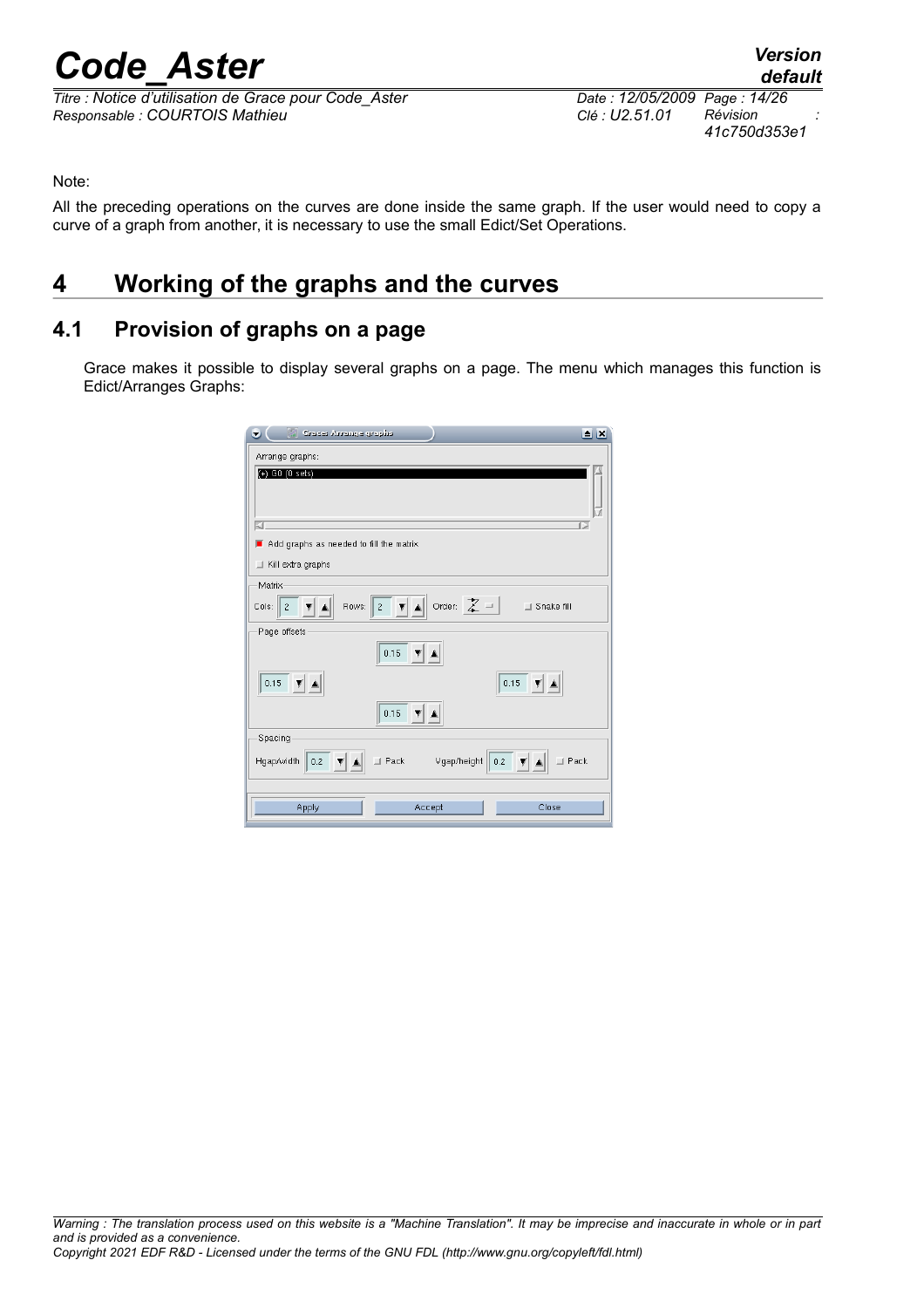*Titre : Notice d'utilisation de Grace pour Code\_Aster Date : 12/05/2009 Page : 15/26 Responsable : COURTOIS Mathieu Clé : U2.51.01 Révision :*

*41c750d353e1*

The choices above indicate to trace a matrix of (2x2) graphs (more of the options concerning the order of classification of the graphs and the various margins), which makes it possible to obtain a page of the form:



#### **4.2 Working of the graphs**

The small Stud/Appearance Graph makes it possible to define working of the graphs, i.e all workings common to all the curves of the graph, out the definition of the axes, which is accessible by Stud/Properties Axis.

One is satisfied here with a description summary, for more advanced functions, simplest is undoubtedly to directly traverse the mitres of the window of dialogue of Stud/Appearance Graph.

To put a title at a graph, the text of the title is to be put in the mitre Hand, the size of the characters being able to be regulated in the Title mitre.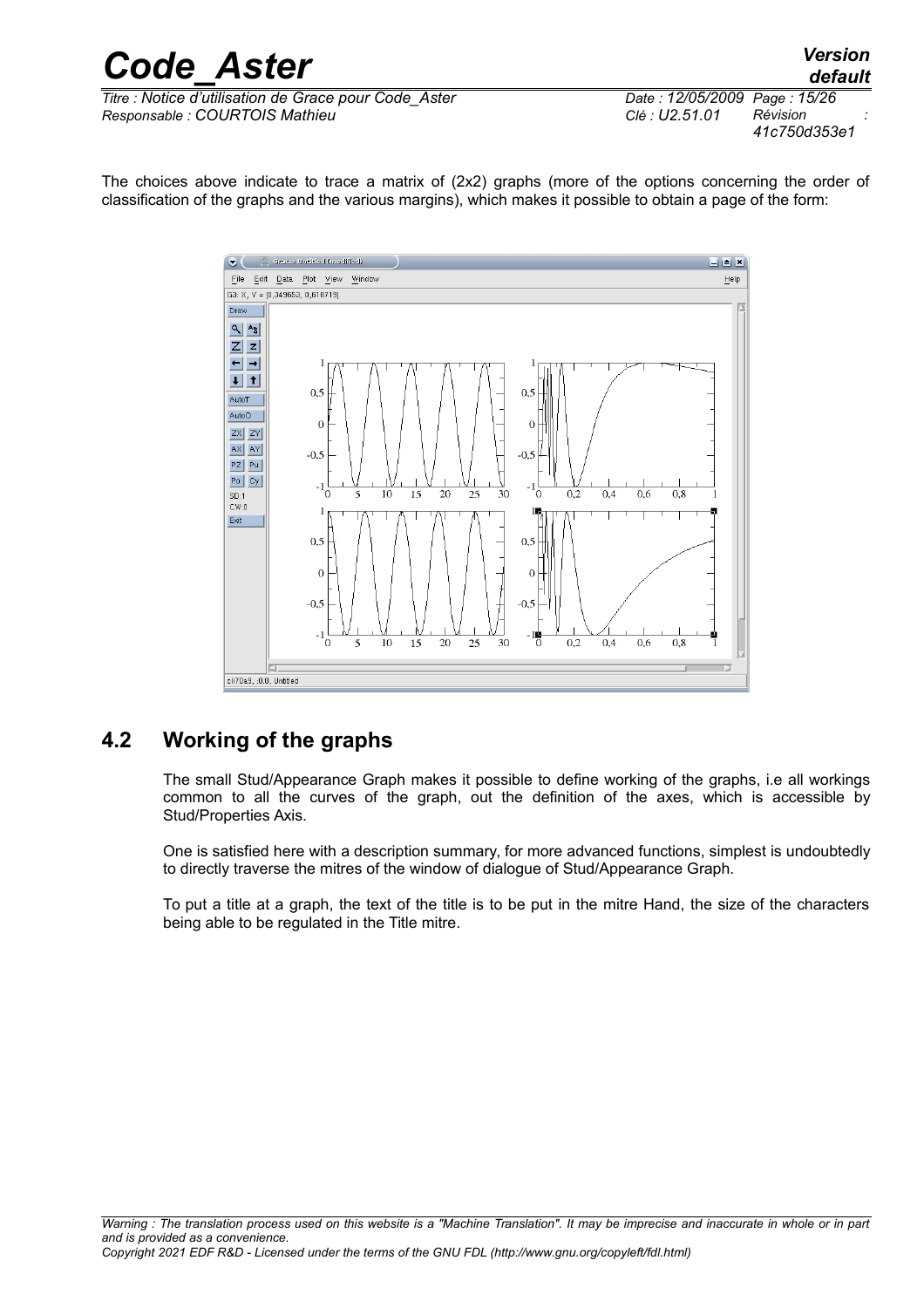$\overline{T}$ itre : Notice d'utilisation de Grace pour Code\_Aster *Responsable : COURTOIS Mathieu Clé : U2.51.01 Révision :*

|                              | default      |
|------------------------------|--------------|
| Date: 12/05/2009 Page: 16/26 |              |
| Clé : U2.51.01               | Révision     |
|                              | 41c750d353e1 |

| C Grace: Graph Appearance<br>l≙ i×                        |  |  |
|-----------------------------------------------------------|--|--|
| File<br>Edit<br>Help                                      |  |  |
| Graph:                                                    |  |  |
| $(+)$ GO $(3 \text{ sets})$<br>(-) G1 (1 sets)            |  |  |
| œ                                                         |  |  |
| Main Titles Frame Leg.box Legends Special<br>Presentation |  |  |
|                                                           |  |  |
| Type: XY graph =   □ Stacked chart                        |  |  |
| Titles                                                    |  |  |
| CECI EST UN TITRE<br>Title: I                             |  |  |
| Subtitle: Et ceci un sous titre                           |  |  |
| Viewport-                                                 |  |  |
| Xmax: 1.15<br>Xmin:<br>0.15                               |  |  |
| Ymin:<br>Ymax:<br>0.15<br>0.85                            |  |  |
| Display options<br>■ Display legend ■ Flip XY (N/I)       |  |  |
| Apply<br>Accept<br>Close                                  |  |  |



The decision to display or not a legend is given in the mitre Hand, the position of limps of legend being defined in the Leg mitre. Box, the size of the caracatères used is specified in the Legend mitre. The text of legend, definite curves by curve, will be seen further.

*Warning : The translation process used on this website is a "Machine Translation". It may be imprecise and inaccurate in whole or in part and is provided as a convenience. Copyright 2021 EDF R&D - Licensed under the terms of the GNU FDL (http://www.gnu.org/copyleft/fdl.html)*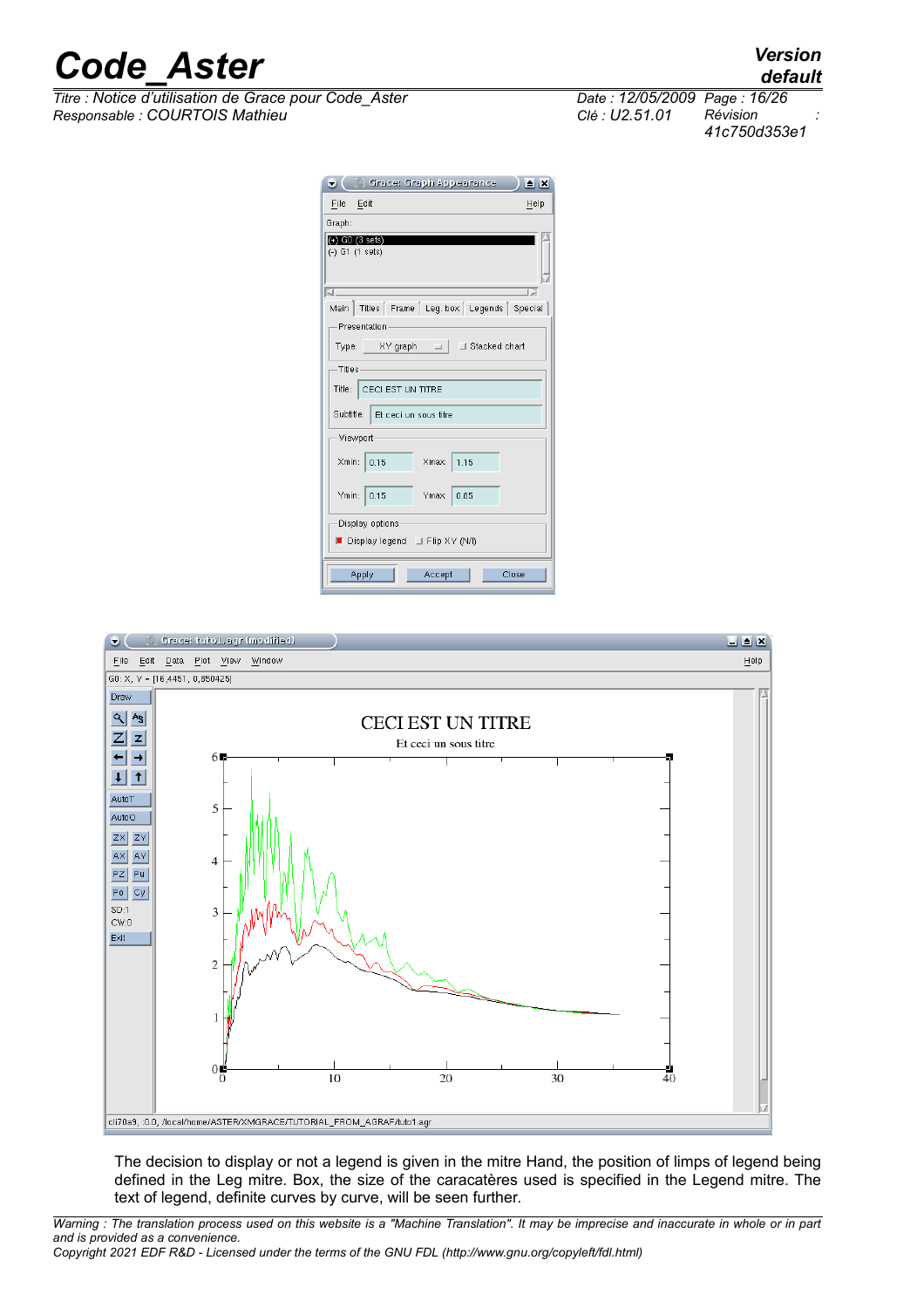| <b>Code Aster</b> | <b>Version</b> |
|-------------------|----------------|
|                   | default        |

*Titre : Notice d'utilisation de Grace pour Code\_Aster Date : 12/05/2009 Page : 17/26 Responsable : COURTOIS Mathieu Clé : U2.51.01 Révision :*

*41c750d353e1*

For the axes (thus the small Stud/Properties Axis), one is also satisfied with the most current orders. First of all it is necessary to note in the dialog box opened by Stud/Properties Axis the pull-down menu which makes it possible to define the axis which one is modifying (X axis, Y axis,...). In this one limps can choose the values of beginning and end of the axis (by the fields Start and End), as well as the type of graduation (linear, algorithmic, etc).

| <b>M</b> Grace: Axes<br>l≙∏×<br>×.                                                             |  |  |
|------------------------------------------------------------------------------------------------|--|--|
| Edit: Yaxis = FActive                                                                          |  |  |
| Start:   1<br>Stop: 10000                                                                      |  |  |
| Scale: Logarithmic =   I Invert axis                                                           |  |  |
| Main   Axis label & bar   Tick labels   Tick marks   Special  <br>Placement-                   |  |  |
| Pointing: In $\Box$ Draw on: Both sides $\Box$                                                 |  |  |
| Place at rounded positions Autotick divisions $\begin{bmatrix} 6 & \underline{\ \end{bmatrix}$ |  |  |
| -Minor ticks-<br>-Major ticks -                                                                |  |  |
| ■ Draw grid lines<br>Draw grid lines                                                           |  |  |
| 100<br>50                                                                                      |  |  |
| <b>Talento</b><br><b>The Common</b><br><b>Tick length</b><br><b>Tick length</b>                |  |  |
| Color: black =<br>Color: black                                                                 |  |  |
| Line width:<br>Line width:<br>$\overline{1}$<br>$\overline{1}$                                 |  |  |
| Line style:<br>Line style:                                                                     |  |  |
|                                                                                                |  |  |
|                                                                                                |  |  |
| Apply to: Current axis<br>$\lnot$                                                              |  |  |
| Apply<br>Close<br>Accept                                                                       |  |  |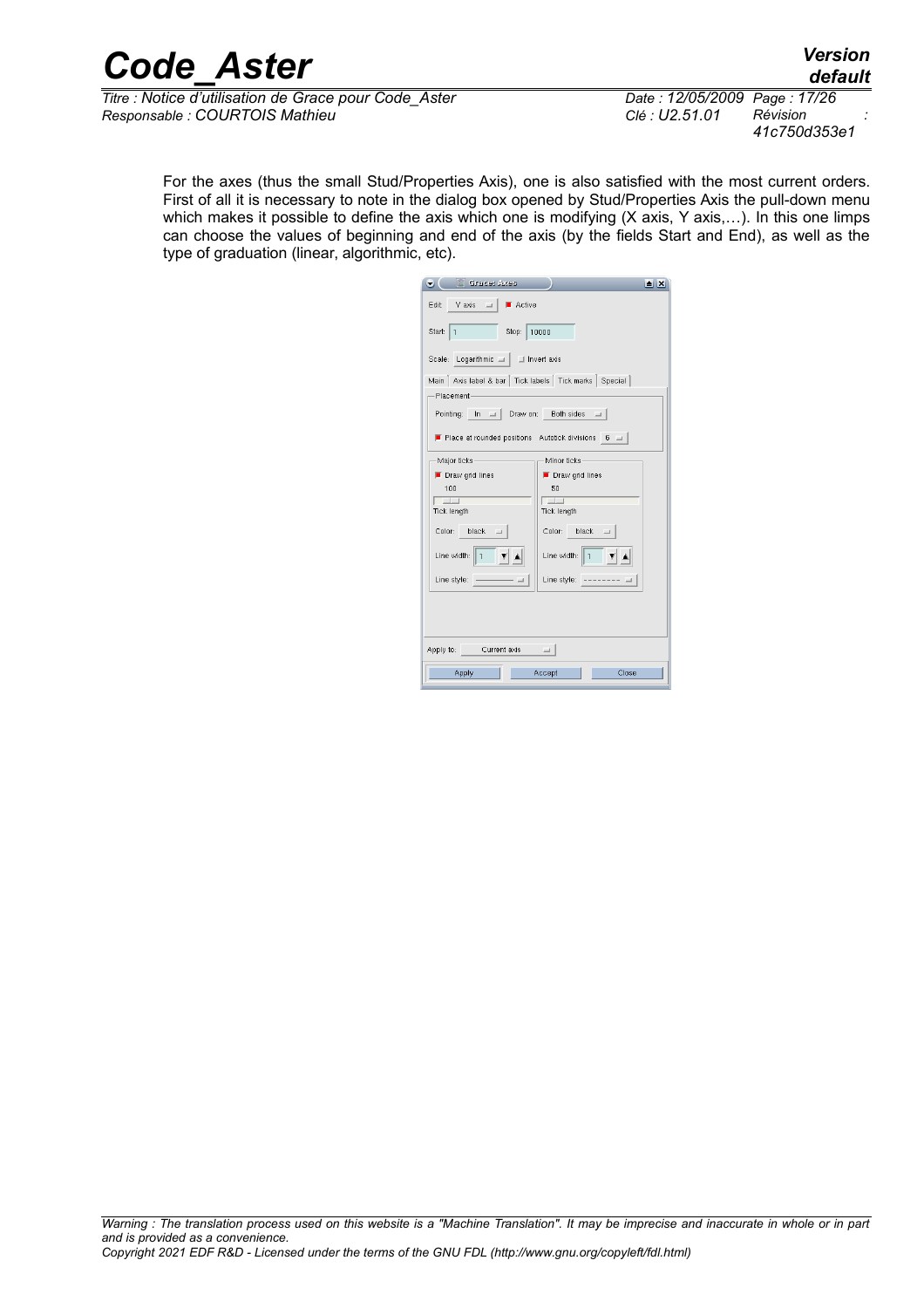*Titre : Notice d'utilisation de Grace pour Code\_Aster Date : 12/05/2009 Page : 18/26*  $Responsible : COURTOIS Mathieu$ 

*41c750d353e1*



One can give a title (label) to the axes in the mitre Hand, the size of the characters like their orientation being defined in the mitre 'Axis label & bar'.

| C Grace: Axes<br>l≙∐×<br>$\bullet$                                            |  |  |
|-------------------------------------------------------------------------------|--|--|
| Y axis $\equiv$   E Active<br>Edit:                                           |  |  |
| Stop:<br>Start:   1<br>10000                                                  |  |  |
| Scale: Logarithmic =   I Invert axis                                          |  |  |
| Main   Axis label & bar   Tick labels   Tick marks   Special  <br>Axis label- |  |  |
| Label string: Titre de l'axe Y                                                |  |  |
| Tick properties                                                               |  |  |
| Minor ticks:<br>Major spacing:<br>10<br>9                                     |  |  |
| Precision: $5 =$<br>Format:<br>General<br>┙╹                                  |  |  |
| Display options                                                               |  |  |
| Display tick labels Display axis bar                                          |  |  |
| $\blacksquare$ Display tick marks                                             |  |  |
| Axis placement                                                                |  |  |
| Zero axis Offsets - Normal:<br>Opposite:  <br>0.0000<br>0.0000                |  |  |
| Tick label properties-                                                        |  |  |
| Font:<br>Times-Roman<br>Color:<br>black<br>$\blacksquare$<br>ü                |  |  |
|                                                                               |  |  |
| Apply to: Current axis<br>$\equiv$                                            |  |  |
| Close<br>Apply<br>Accept                                                      |  |  |

*Warning : The translation process used on this website is a "Machine Translation". It may be imprecise and inaccurate in whole or in part and is provided as a convenience. Copyright 2021 EDF R&D - Licensed under the terms of the GNU FDL (http://www.gnu.org/copyleft/fdl.html)*

### *default*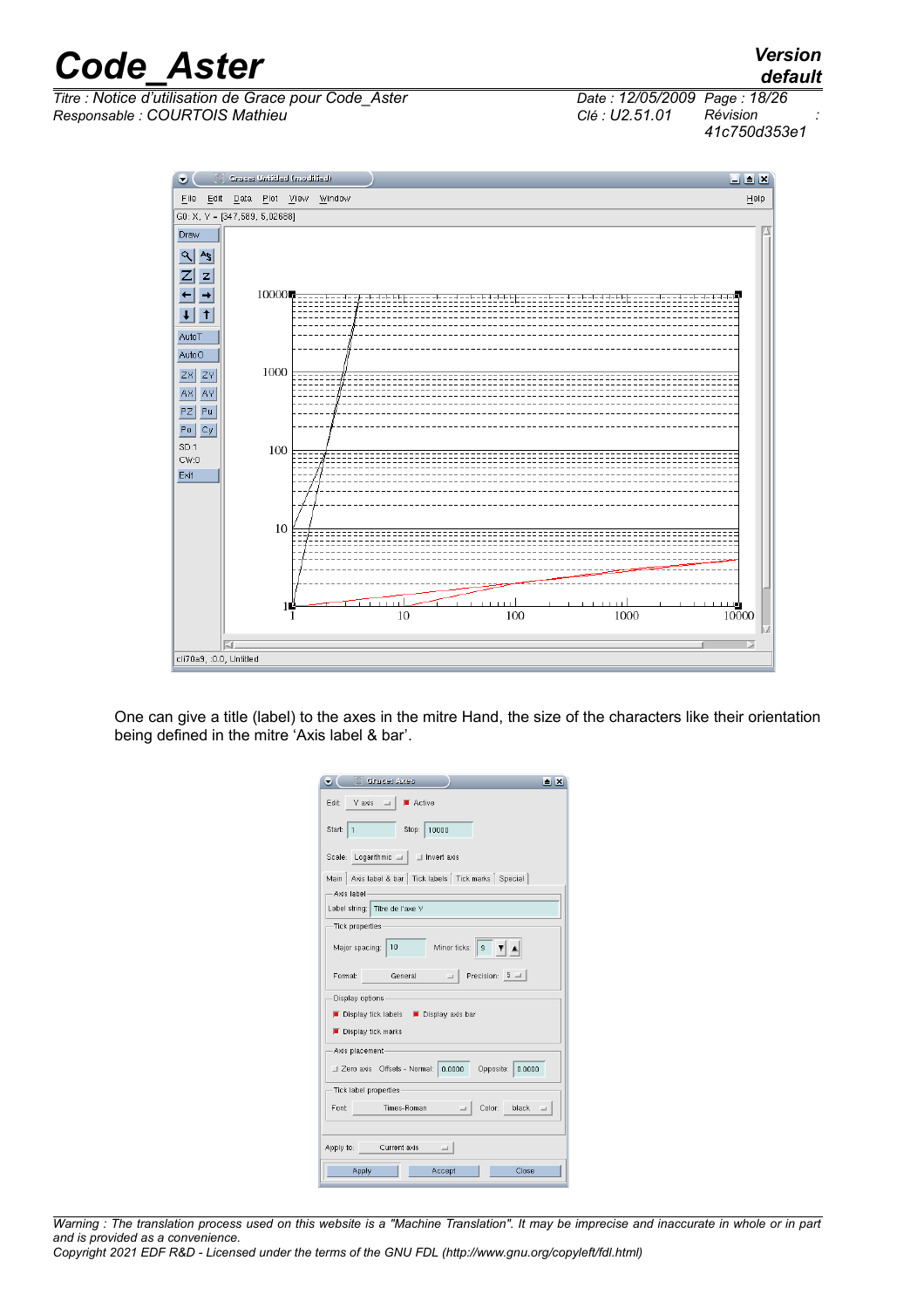*Code\_Aster Version default*

*Titre : Notice d'utilisation de Grace pour Code\_Aster Date : 12/05/2009 Page : 19/26*  $Responsible : COURTOIS Mathieu$ 



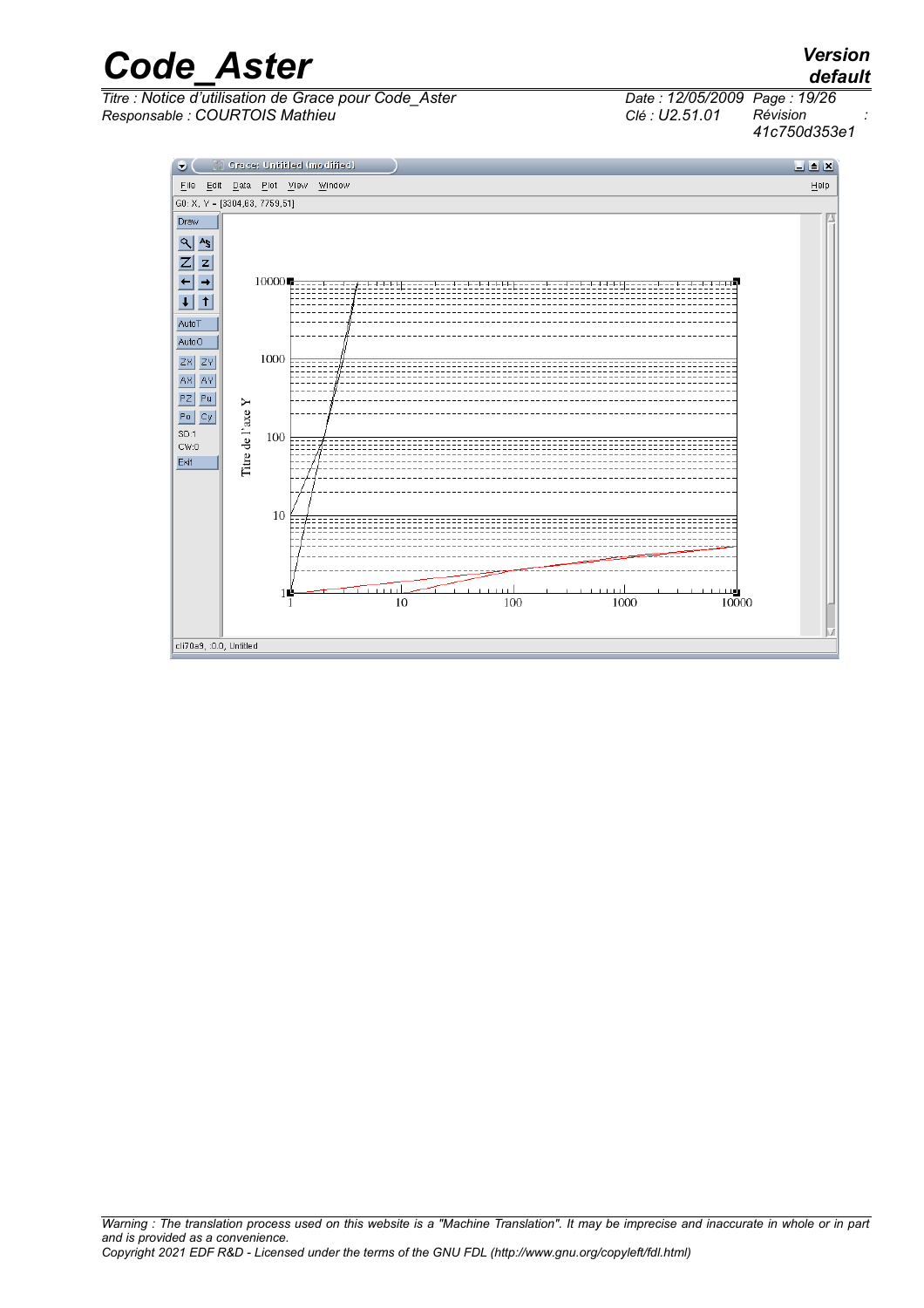*Titre : Notice d'utilisation de Grace pour Code\_Aster Date : 12/05/2009 Page : 20/26 Responsable : COURTOIS Mathieu Clé : U2.51.01 Révision :*

*41c750d353e1*

*default*

The great graduations (Major spacing, which is provided with an indication of value) and the small ones (minor ticks, which is only one feature) are also defined in the mitre Hand; it should be noted that the definition of the great graduations is done in the unit of the axes (for example to put 10 for an axis going from 0 to 100 to number of 10 into 10) while the small ones are of number of subdivision between each great graduation (for example to put 9 to graduate the preceding subdivisions of 10 all the 1 or 1 to graduate all the 5): to see following illustrations. The way of registering the values corresponding to each great graduation is defined in Tick labels, the way of tracing the large ones and the small graduations being indicated in Tick marks.

| <b>Grace: Axes</b><br>la X                                   |
|--------------------------------------------------------------|
| X axis<br>Edit:<br>Active<br>$\Box$                          |
| Start:<br>Stop:<br>0<br>40                                   |
| Linear $\equiv$<br>$\Box$ Invert axis<br>Scale:              |
| Main   Axis label & bar   Tick labels   Tick marks   Special |
| Axis label-                                                  |
| Label string:                                                |
| Tick properties                                              |
| Minor ticks:<br>10<br>Major spacing:<br>9                    |
| Format:<br>Precision: $5 \equiv$<br>General                  |
| Display options-                                             |
| ■ Display tick labels ■ Display axis bar                     |
| Display tick marks                                           |
| Axis placement-                                              |
| Zero axis Offsets - Normal:<br>0.0000<br>0.0000<br>Opposite: |
| Tick label properties-                                       |
| Font:<br>Color:<br>black.<br>Times-Roman<br>$\Box$           |
| Apply to:<br>Current axis                                    |
| Apply<br>Close<br>Accept                                     |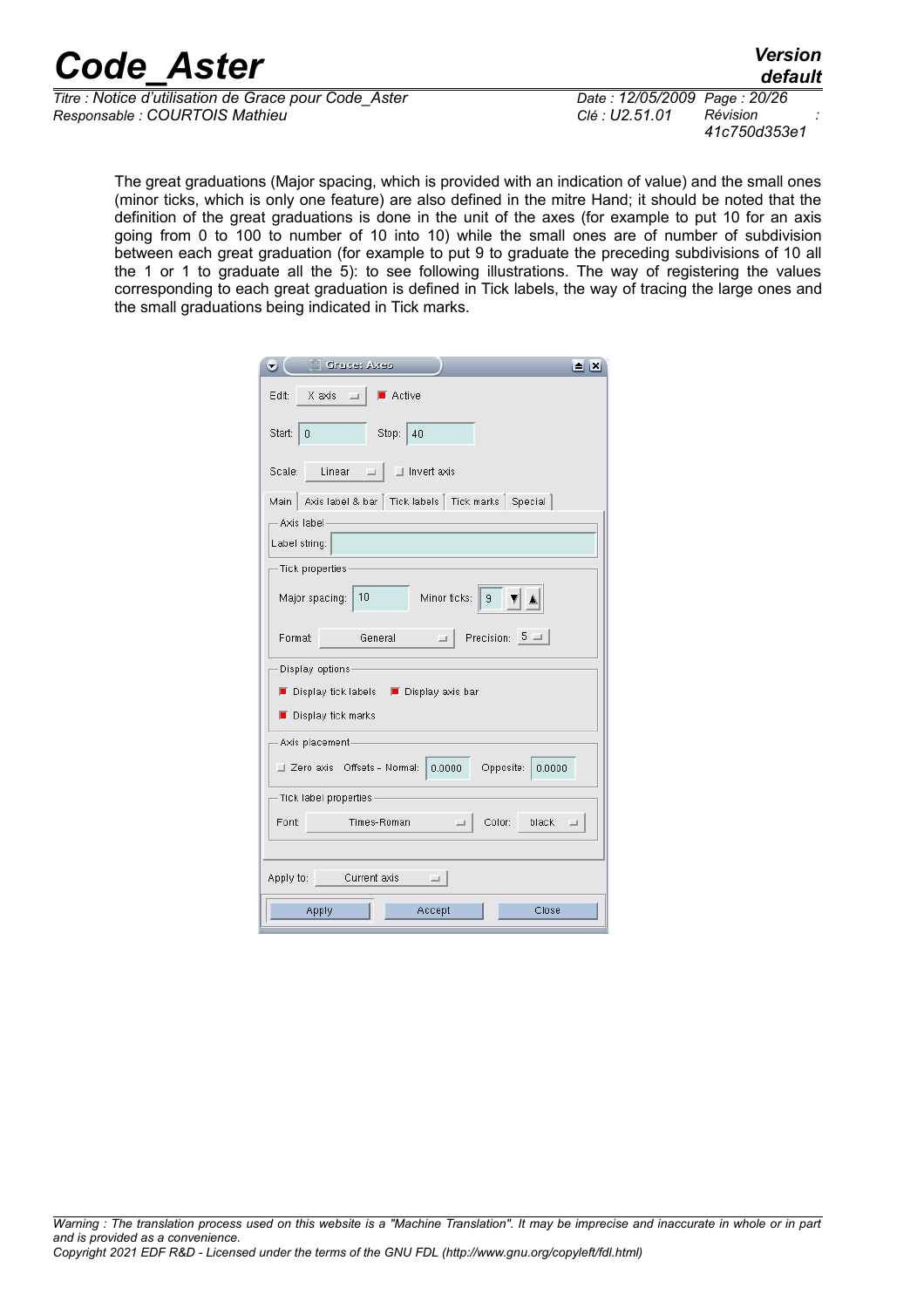*Titre : Notice d'utilisation de Grace pour Code\_Aster Date : 12/05/2009 Page : 21/26*  $Responsible : COURTOIS Mathieu$ 

*41c750d353e1*



| <b>Grace: Axes</b><br>$\triangle$ $\parallel$ $\times$           |
|------------------------------------------------------------------|
| X axis<br>Edit:<br>$\blacksquare$ Active<br>$\Box$               |
| Stop:  <br>Start:<br>0<br>40                                     |
| Linear $=$ $\vert$<br>$\Box$ Invert axis<br>Scale:               |
| Main   Axis label & bar   Tick labels   Tick marks   Special     |
| Axis label-                                                      |
| Label string:                                                    |
| Tick properties                                                  |
| Minor ticks:<br>20<br>Major spacing:<br>1                        |
| Precision: $5 \equiv$<br>Format:<br>General                      |
| Display options-                                                 |
| ■ Display tick labels ■ Display axis bar                         |
| $\blacksquare$ Display tick marks                                |
| Axis placement-                                                  |
| □ Zero axis Offsets - Normal:  <br>Opposite:<br>0.0000<br>0.0000 |
| Tick label properties-                                           |
| Font:<br>black<br>Times-Roman<br>Color:                          |
|                                                                  |
| Apply to:<br>Current axis<br>三                                   |
| Apply<br>Accept<br>Close                                         |

*Warning : The translation process used on this website is a "Machine Translation". It may be imprecise and inaccurate in whole or in part and is provided as a convenience. Copyright 2021 EDF R&D - Licensed under the terms of the GNU FDL (http://www.gnu.org/copyleft/fdl.html)*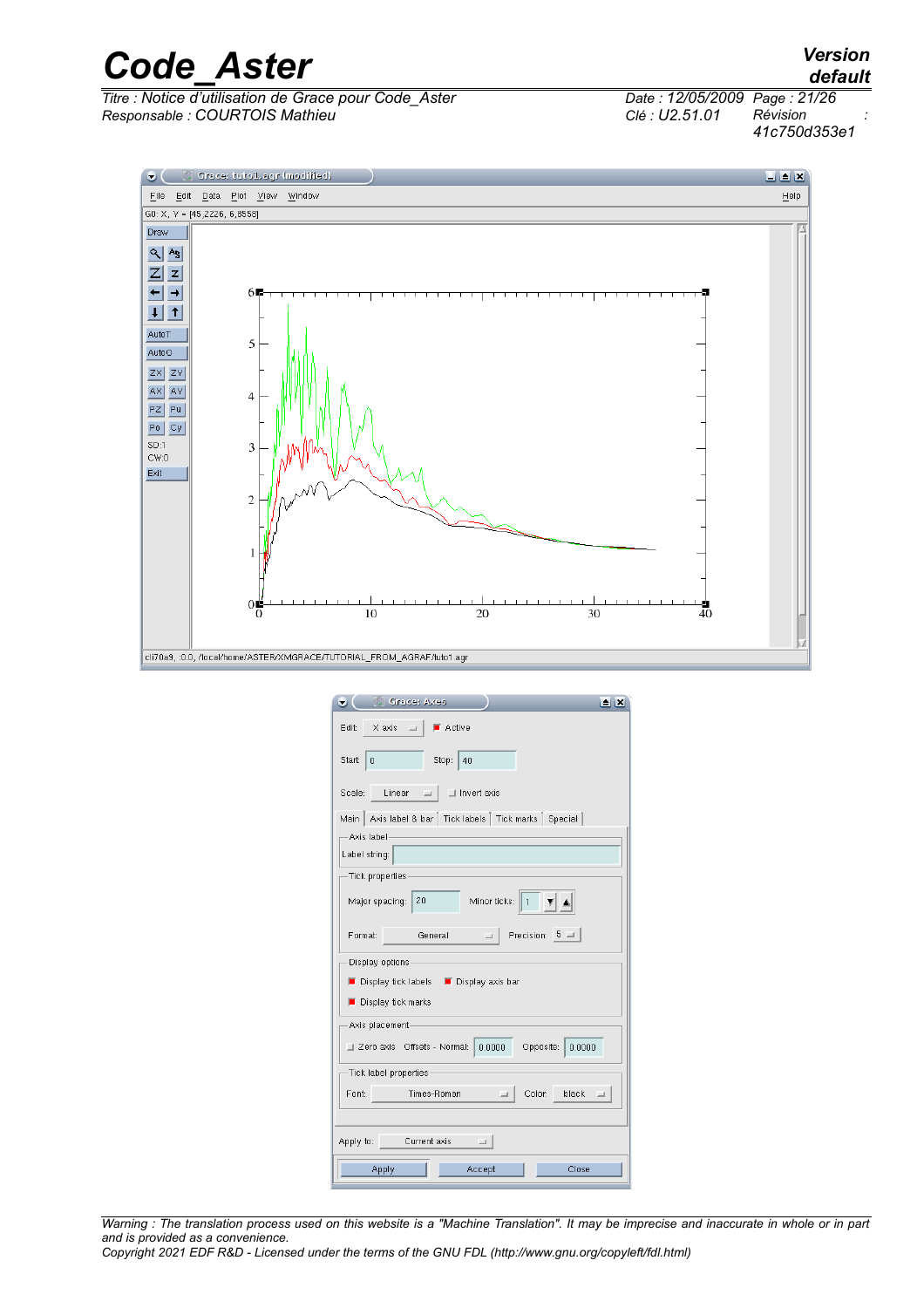*Titre : Notice d'utilisation de Grace pour Code\_Aster Date : 12/05/2009 Page : 22/26 Responsable : COURTOIS Mathieu Clé : U2.51.01 Révision :*





#### **4.3 Working of the curves**

Working of the curve is controlled starting from the small Stud/Set Appearance. In the dialog box opened by this menu, there is first of all a list of the curves contained in the graph running, which makes it possible to select the curve which one publishes the properties.

To attach a legend to a curve, it is necessary to define the text of the legend in the mitre Hand (Legend, G-string). It will be noted that it is possible to carry out complex legends.

One can choose the style of line, his color and his thickness as well as the symbols used to materialize each point in the mitre Hand (Line Properties and Symbol Properties). More precise definitions can be added in the mitres Line and Symbols respectively.

*default*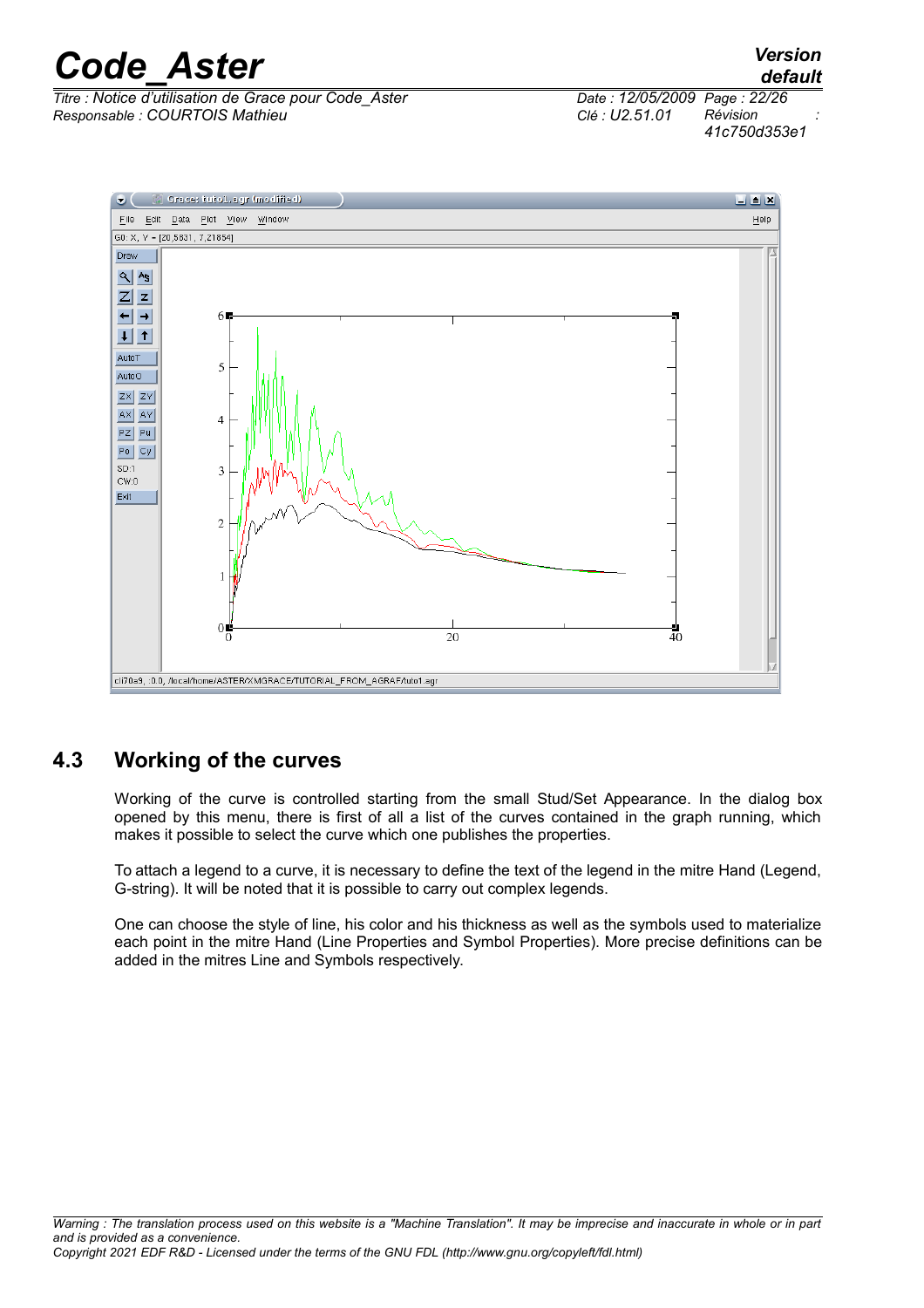$\overline{T}$ itre : Notice d'utilisation de Grace pour Code\_Aster *Responsable : COURTOIS Mathieu Clé : U2.51.01 Révision :*

|                              | default      |
|------------------------------|--------------|
| Date: 12/05/2009 Page: 23/26 |              |
| Clé : U2.51.01               | Révision     |
|                              | 41c750d353e1 |

| $\mathbb{Z}$<br>Grace: Set Appearance<br>◛                      |                               | تا کا |
|-----------------------------------------------------------------|-------------------------------|-------|
| Edit Options<br>File                                            |                               | Help  |
| Select set:                                                     |                               |       |
| $(+)$ G0.S0[2][150]<br>$(-)$ G0.S1[2][150]<br>(-) G0.S2[2][150] |                               |       |
|                                                                 |                               |       |
| Main   Symbols   Line   Ann. values   Error bars                |                               |       |
| Set presentation                                                |                               |       |
| XY<br>Type:<br>三                                                |                               |       |
| Symbol properties                                               | -Line properties              |       |
| Circle<br>Type:                                                 | Straight<br>Type:<br>$\equiv$ |       |
| 57                                                              | Style:                        |       |
| $\blacksquare$<br>Size                                          |                               |       |
|                                                                 | Width:<br>2                   |       |
| green<br>Color:<br>$\equiv$                                     | Color:<br>green               |       |
| Symbol char:<br>65                                              |                               |       |
| Legend                                                          |                               |       |
| String:   \u légende \U 1 \x a\f{}\s1 \v{} \x {} - 1            |                               |       |
| Display options                                                 |                               |       |
| □ Annotate values ■ Display error bars                          |                               |       |
|                                                                 |                               |       |
| Apply                                                           | Accept<br>Close               |       |



*Warning : The translation process used on this website is a "Machine Translation". It may be imprecise and inaccurate in whole or in part and is provided as a convenience.*

*Copyright 2021 EDF R&D - Licensed under the terms of the GNU FDL (http://www.gnu.org/copyleft/fdl.html)*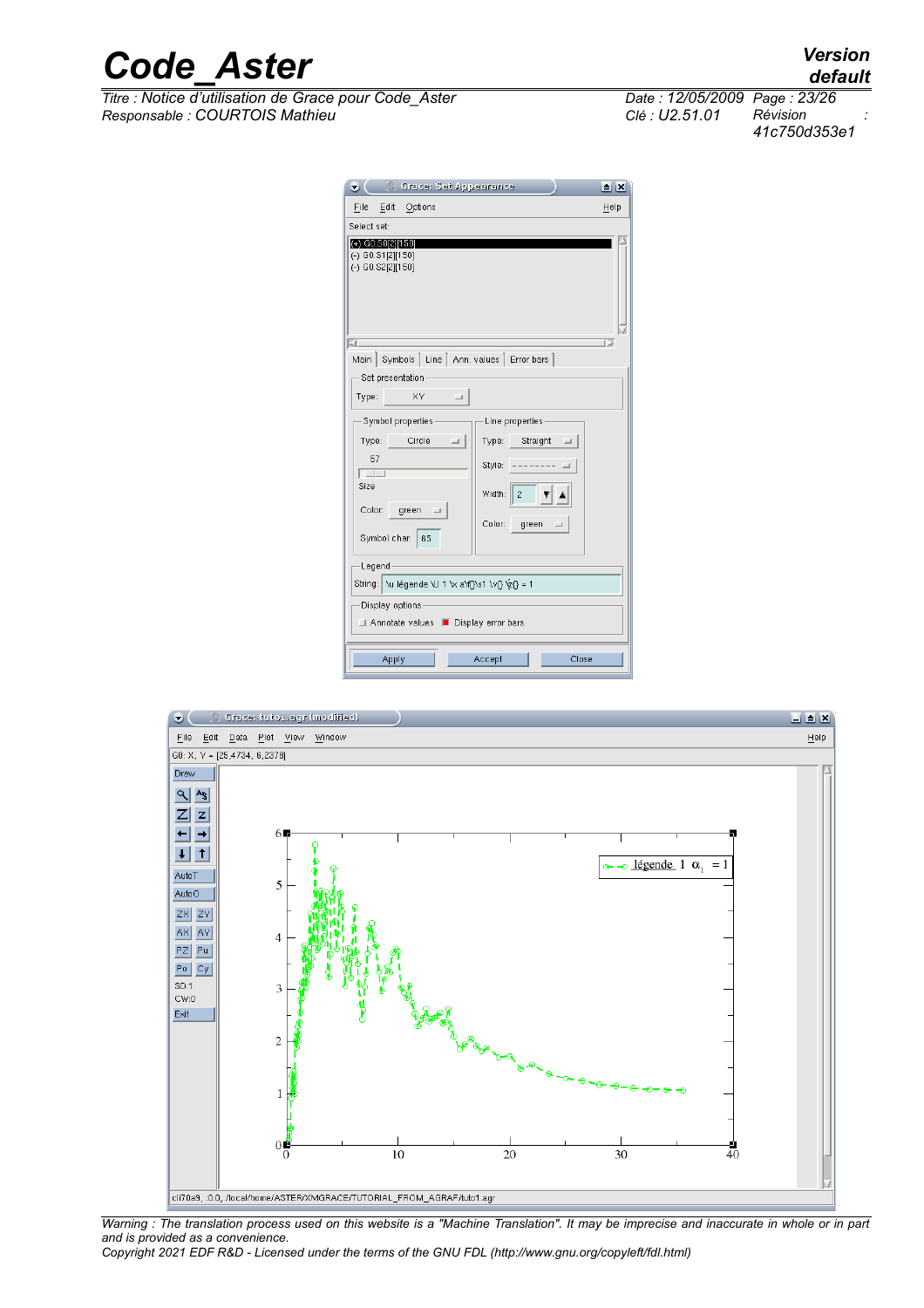

*Titre : Notice d'utilisation de Grace pour Code\_Aster Date : 12/05/2009 Page : 24/26 Responsable : COURTOIS Mathieu Clé : U2.51.01 Révision :*

*41c750d353e1*

*default*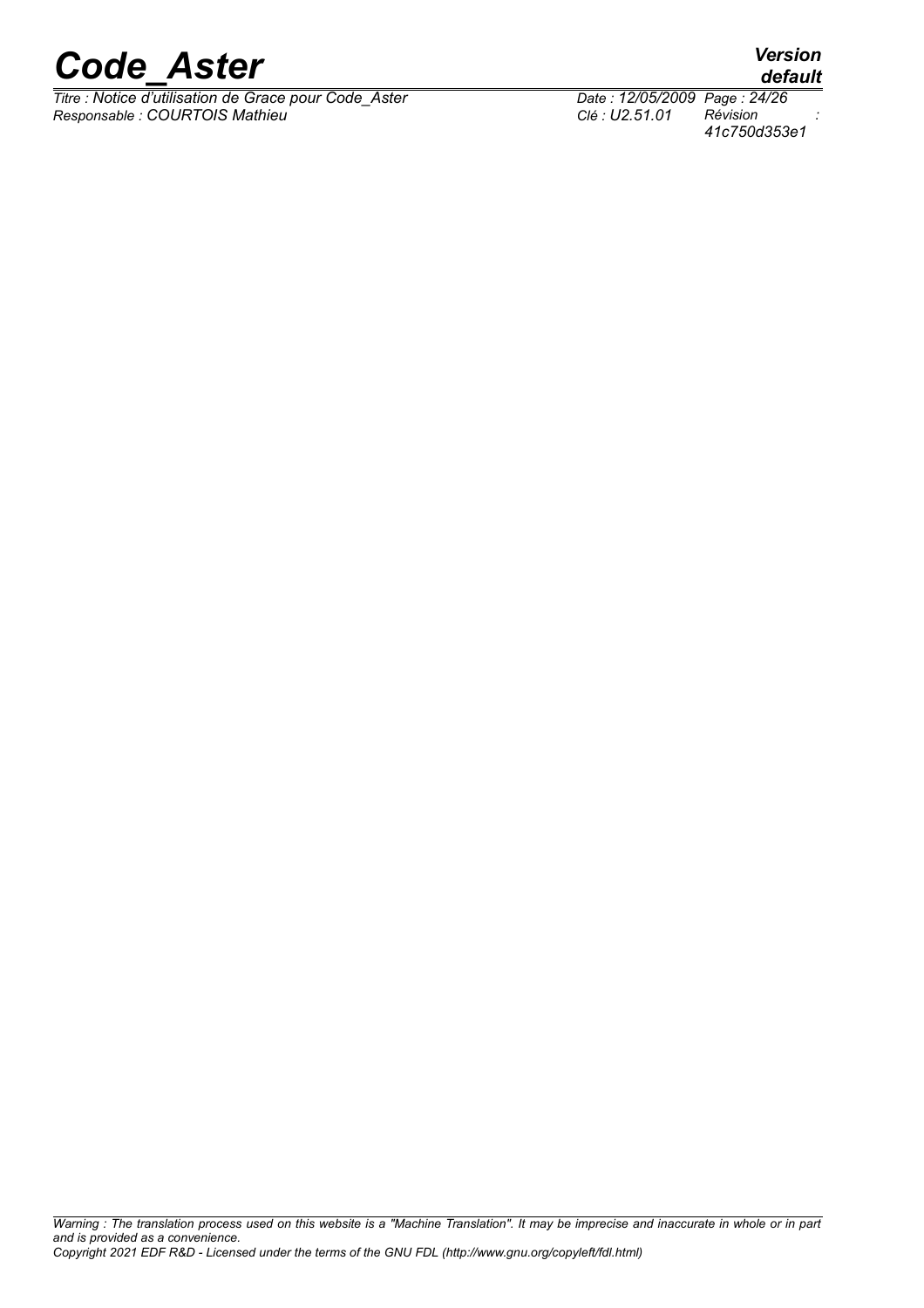*Titre : Notice d'utilisation de Grace pour Code\_Aster Date : 12/05/2009 Page : 25/26* **Responsable : COURTOIS Mathieu**  $\overline{C}$  **<b>Clé** : *Clé : U2.51.01 Clé : U2.51.01* 

*41c750d353e1*

### **5 Use of the bar of tool**

The bar of tool is vertically displayed in top on the left window Grace:

- The magnifying glass makes it possible to zoom in by defining a zone in the mouse;
- The icon "ACE" (for autoscale), makes it possible to redefine framing (zoom) automatically.
- Buttons "Z" and "Z" are used for die-zooming in and zooming in respectively.
- The arrows are used to move the traced zone.

• AutoT: automatic definition of the graduations starting from the curve nearest to the clicked point.

- AutoO: automatic framing starting from the curve nearest to the clicked point
- ZX, ZY: as the magnifying glass but in only one direction (X or Y)
- AX, AY: automatic framing in only one direction (X or Y)

The other buttons relate to the management of the pile of graphs and will not be explained here.



### *default*